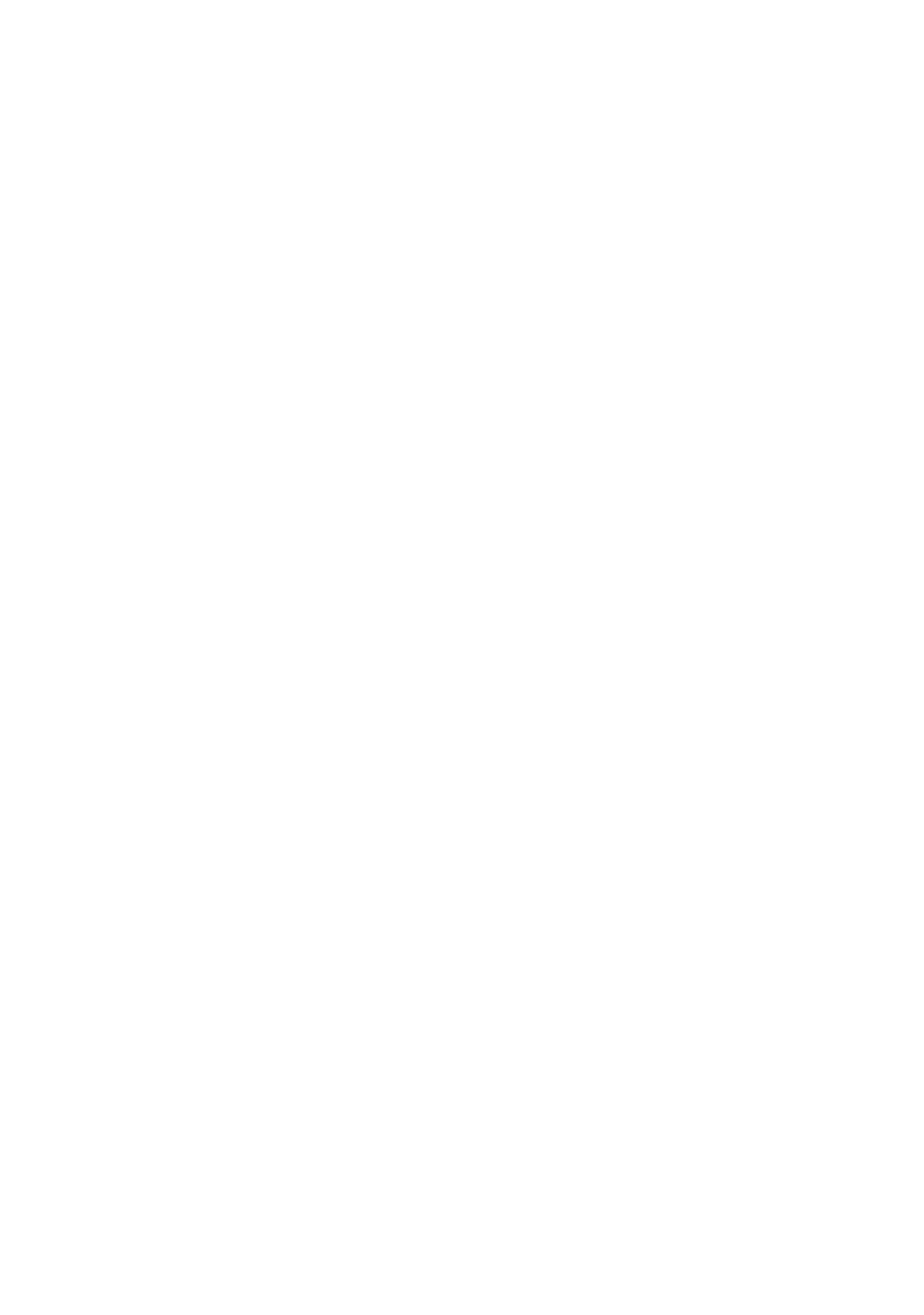# **Agricultural Economic Report 2009** of the Netherlands

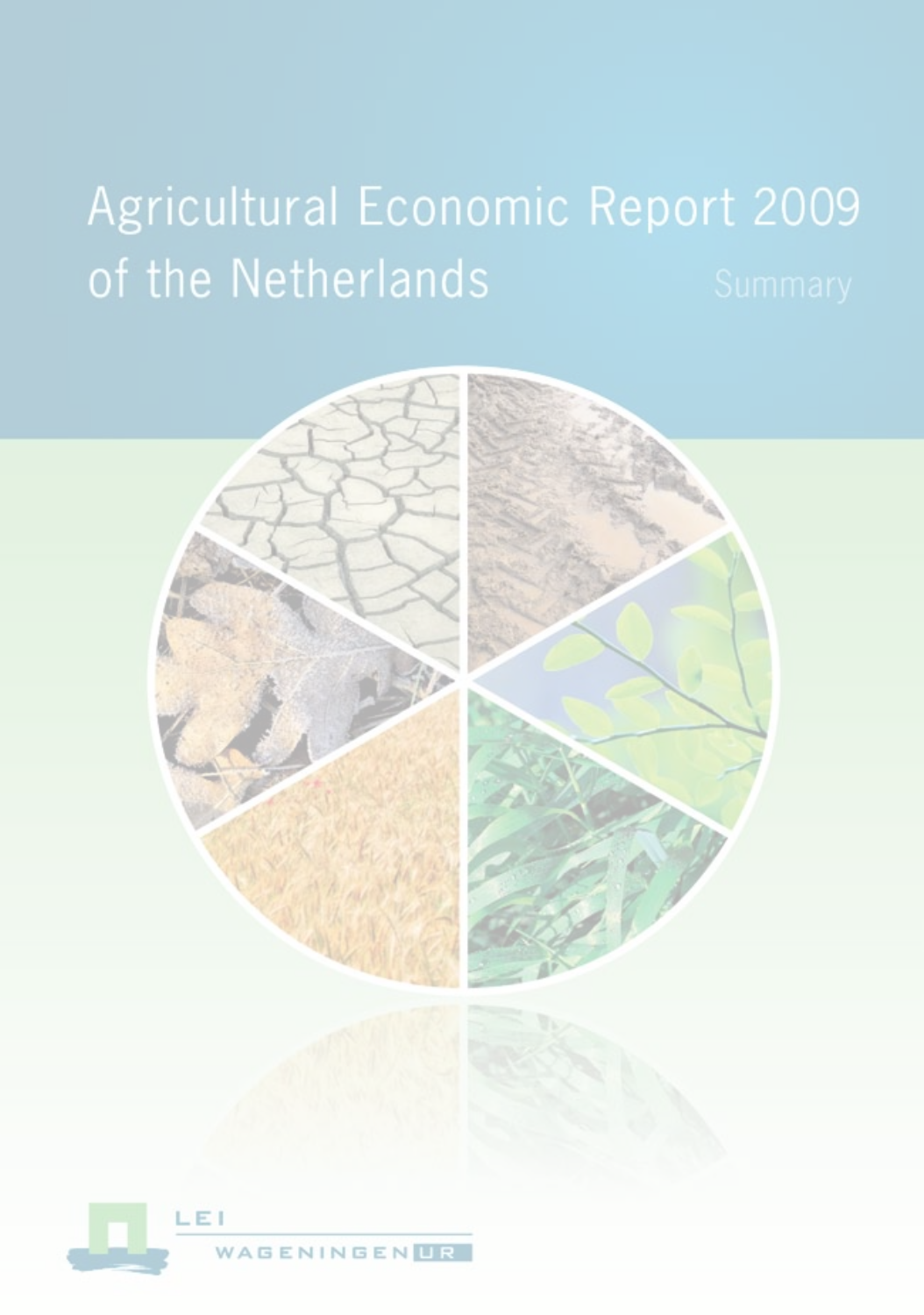Agricultural Economic Report 2009 Report 2009-066 Agricultural Economics Research Institute P.O.Box 29703, 2502 LS The Hague The Netherlands Telephone: +31 70 3358330 Fax: +31 70 3615624 E-mail: informatie.lei@wur.nl

#### **www.lei.wur.nl**

ISSN 0924-0764 Price € 9,-

August 2009

**ABSTRACT** 

AGRICULTURAL ECONOMIC REPORT 2009 OF THE NETHERLANDS: SUMMARY P. Berkhout & C. van Bruchem (eds.) The Hague, Agricultural Economics Research Institute (LEI), 2009 ISSN 0924-0764 32 p., 3 fig., 7 tab.

This report offers an English summary of the *Landbouw-Economisch Bericht 2009*. It presents a survey of the economic state of Dutch agribusiness. First, attention is paid to general economic and political developments and to the development of the agricultural complex. Next, the report deals with the rural area and with environmental issues. Following a description of the production structure and production factors in agriculture, profitability and income formation in the agricultural sector and sub sectors are analysed.

Design and production: The Key Agency, Amsterdam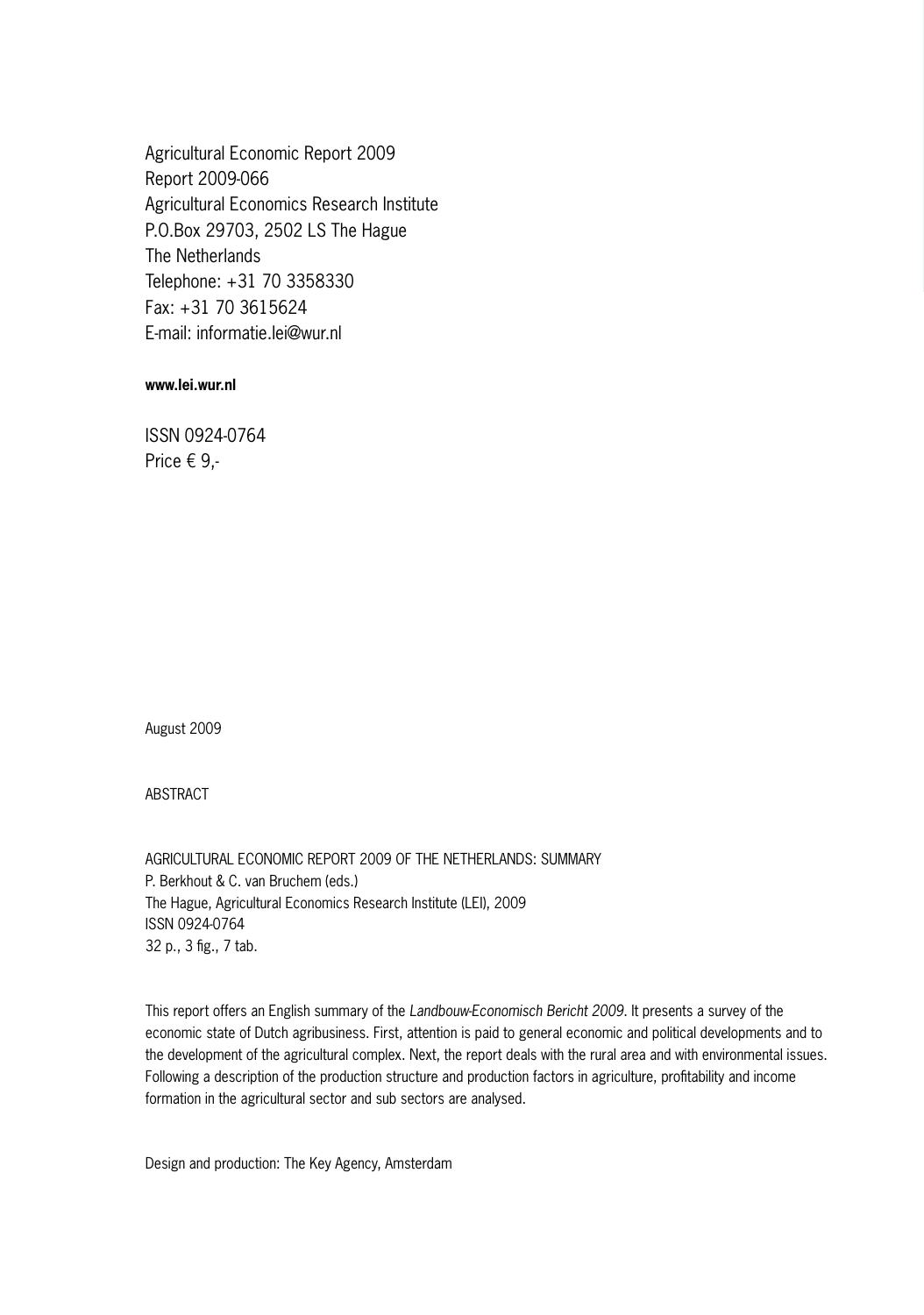# **Preface**

This summary of the *Landbouw-Economisch Bericht 2009* offers a global survey of the economic and financial state of Dutch agriculture and horticulture. In it, the changing economic and political circumstances affecting the sector are explicitly taken into account. The outline of the publication is similar to previous years.

The complete report, which is available only in Dutch, is based on data and contributions from the three research departments of the Institute. The report has been coordinated and edited by the Public Issues Department. The final draft of the 2009 edition of the report was completed in May 2009.

The Hague, August 2009

The Director, Prof. dr. ir. R.B.M. Huirne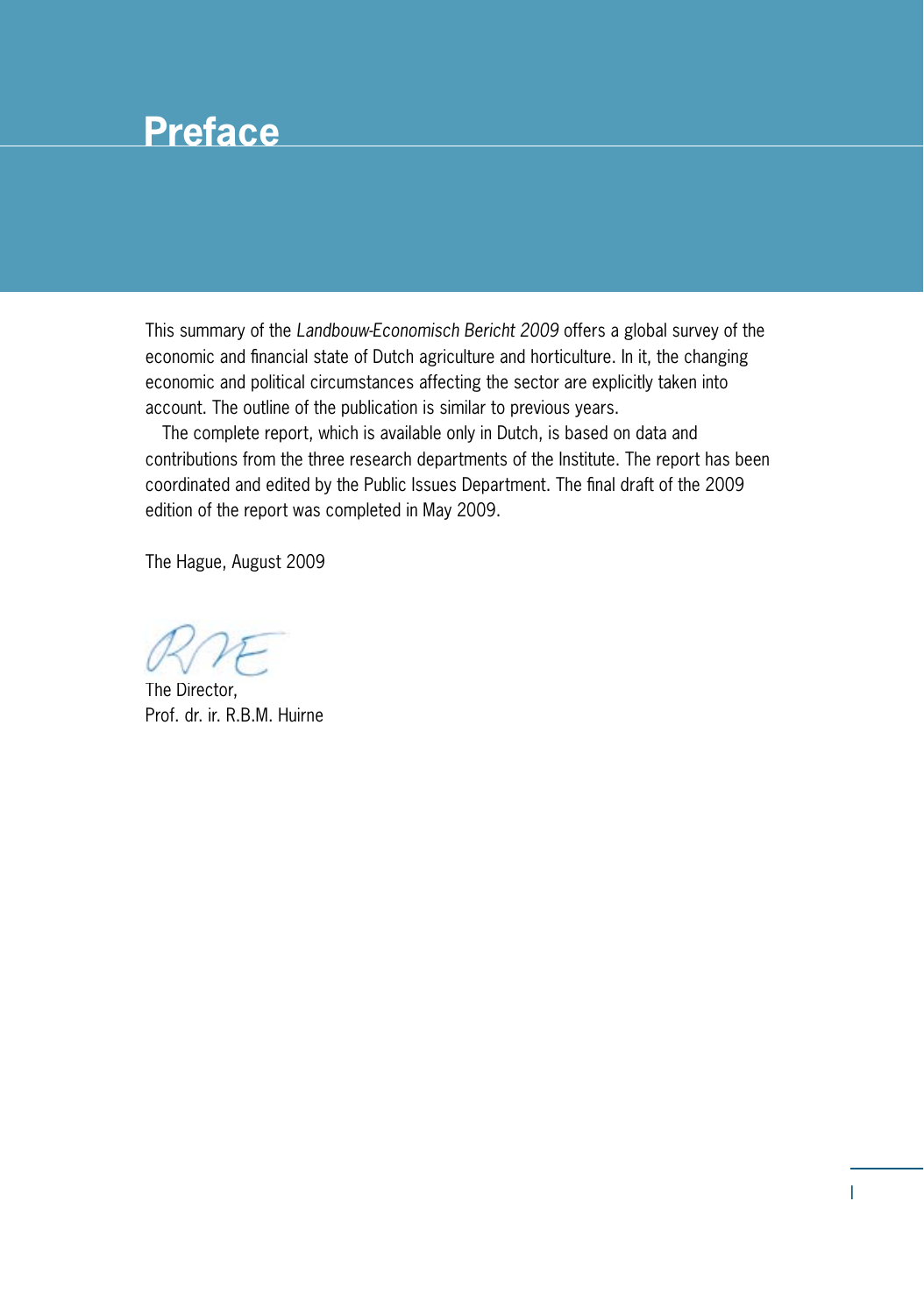# **Contents**

| 1. THE INTERNATIONAL CONTEXT OF THE DUTCH AGRICULTURAL SECTOR                      | 1              |
|------------------------------------------------------------------------------------|----------------|
| 1.1 Economic developments                                                          | $\mathbf{1}$   |
| 1.2 Prices and production                                                          | $\overline{c}$ |
| 1.3 Agricultural policy in the EU and the Netherlands                              | 5              |
| 2. DEVELOPMENTS IN THE DUTCH AGRICULTURAL CHAINS                                   | 7              |
| 2.1 The agricultural complex and food industry                                     | $\overline{7}$ |
| 2.2 Mergers and takeovers                                                          | 8              |
| 2.3 Export, import, retail and consumption                                         | 10             |
| 3. COUNTRYSIDE, LANDSCAPE, NATURE AND THE ENVIRONMENT                              | 13             |
| 3.1 Agriculture and the rural areas                                                | 13             |
| 3.2 Agroparks                                                                      | 14             |
| 3.3 Nature and landscape                                                           | 15             |
| 3.4 Agriculture and the environment                                                | 16             |
| 4. STRUCTURE OF THE PRIMARY AGRICULTURE AND HORTICULTURE SECTOR                    | 19             |
| 4.1 Number of holdings and employees                                               | 19             |
| 4.2 Land and capital                                                               | 21             |
| 4.3 Animal health and animal welfare                                               | 22             |
| <b>5. PRODUCTION AND INCOME DEVELOPMENT</b>                                        | 24             |
| 5.1 Production and income development in the agricultural and horticultural sector | 24             |
| 5.2 The results of the average agricultural and horticultural holding              | 24             |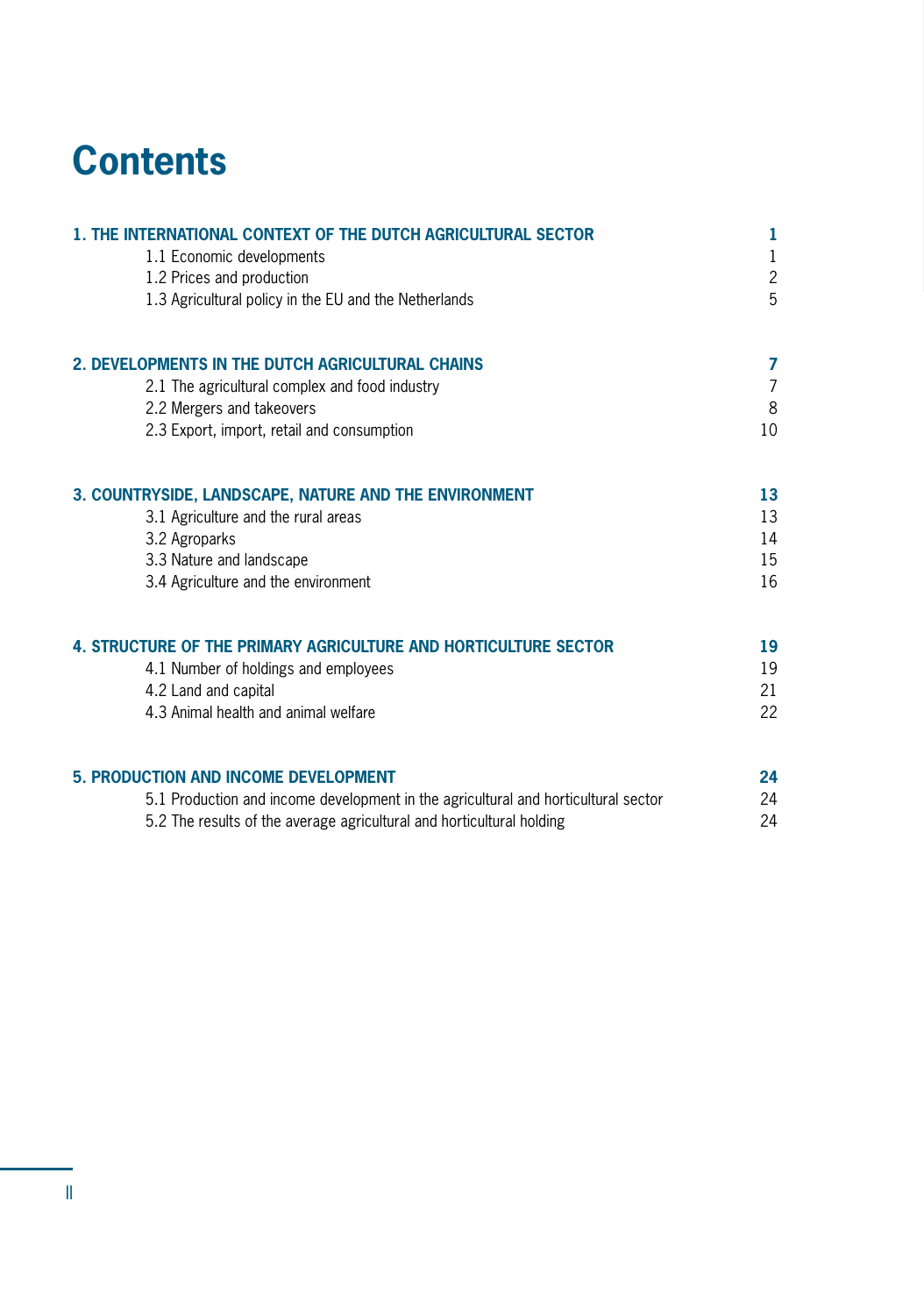# **The international context of the Dutch agricultural sector**



# 1.1 **Economic developments**

Last year, the development of the global economy was marked by the credit crisis. The unrest in the financial markets in the second half of 2007 was followed by a serious economic recession during the course of 2008 that spread fairly rapidly. At the end of last year, this resulted in a rapid decline in global expenditure, production and international trade. The 3.1% average rate of economic growth was significantly below the 5% growth recorded in 2006 and 2007. The decline in global trade was not only due to the decrease in the world's economic growth, but also to the reduced availability of export credit as a result of the credit crisis. The exporters of oil and raw materials (such as countries in the Middle East, Russia and Brazil), which had until recently benefited from the large price increases in the international markets, were confronted with the effects of the recession in the form of both declining prices and volumes. The further course of the financial crisis and the economic recession is still unknown. The situation in the financial markets is still difficult and uncertain, whilst the foreign exchange markets are characterised by their great volatility. The incentive measures that have been implemented or are planned have yet to reverse the recession.

Economic growth in the euro area declined in 2008, to 0.7% as compared to 2.7% in the previous year. The volume of Gross Domestic Product (GDP) decreased by 1.5% in the fourth quarter of 2008 as compared to the previous quarter, a development which not only illustrates the rapid deterioration of the economy in 2008, but also its severity: the contraction was the greatest in fifty years. Both production and expenditure declined, and trade and investments decreased.

The year 2008 would appear to be a relatively reasonable year for the Dutch economy, since the national economic growth of 2.0% was well above the average of 0.8% in the euro area. However, the favourable rate of growth was in part due to the 'statistical overflow' of the growth achieved at the end of 2007. Economic activity had actually been contracting since the second quarter of 2008, and in so doing the Dutch economy slipped into recession. Economic prospects deteriorated at record pace during the course of 2008. The Dutch economy has a relatively large financial sector and, consequently, was hit hard by the international credit crisis. However, the knock-on effects on the real economy were primarily felt in the international trade channel: this is a hard blow to a small open economy such as that of the Netherlands. Approximately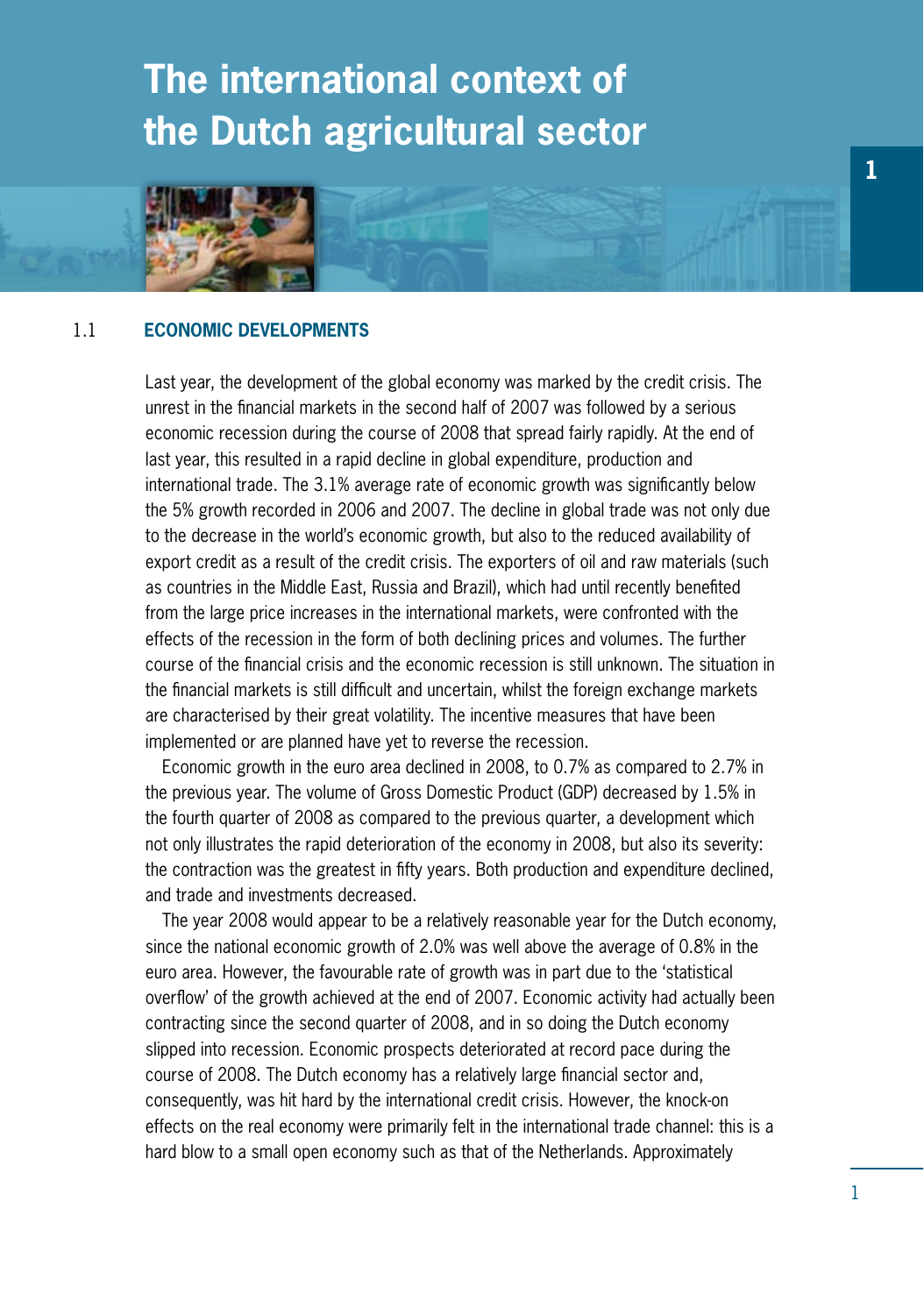one-third of Dutch GDP is directly or indirectly determined by developments outside the<br>country. Forecasts indicate that international trade of relevance to the Netherlands will contract by 9.75% in 2009 and, consequently, the global recession is expected to result in a more than 11% decline in Dutch exports during the year. The poorer sales forecasts and reduced availability of credit will be detrimental to investments.

# 1.2 **Prices and production**

The wild increases in the price of oil and raw materials in 2007 and the beginning of 2008 are history (Figure 1). Substantial decreases in the prices are forecast in 2009, inclusive of the price of food and beverages. During the period from June 2006 to June 2008, the prices of food products (in US dollars) had doubled, but during the following six months they fell by approximately 35% due to factors including the recession and the higher than forecast cereal harvests.

The price of oil reached a record level of almost 110 US dollar per barrel of Brent crude oil in March 2008, with an average of almost 97 US dollar per barrel for the whole of 2008. The price is now about 40 US dollar per barrel, and will probably fluctuate around this level during 2009.

Prices are determined by supply and demand: variations in both result in fluctuations in prices. However, the degree to which world market prices increased in 2007 and 2008 was relatively unique. The high increases were due to the combination of unparalleled low global stocks of cereals, serious disruptions of supplies, extremely high oil prices and a relatively great change in the demand for cereals for the production of biofuels. The

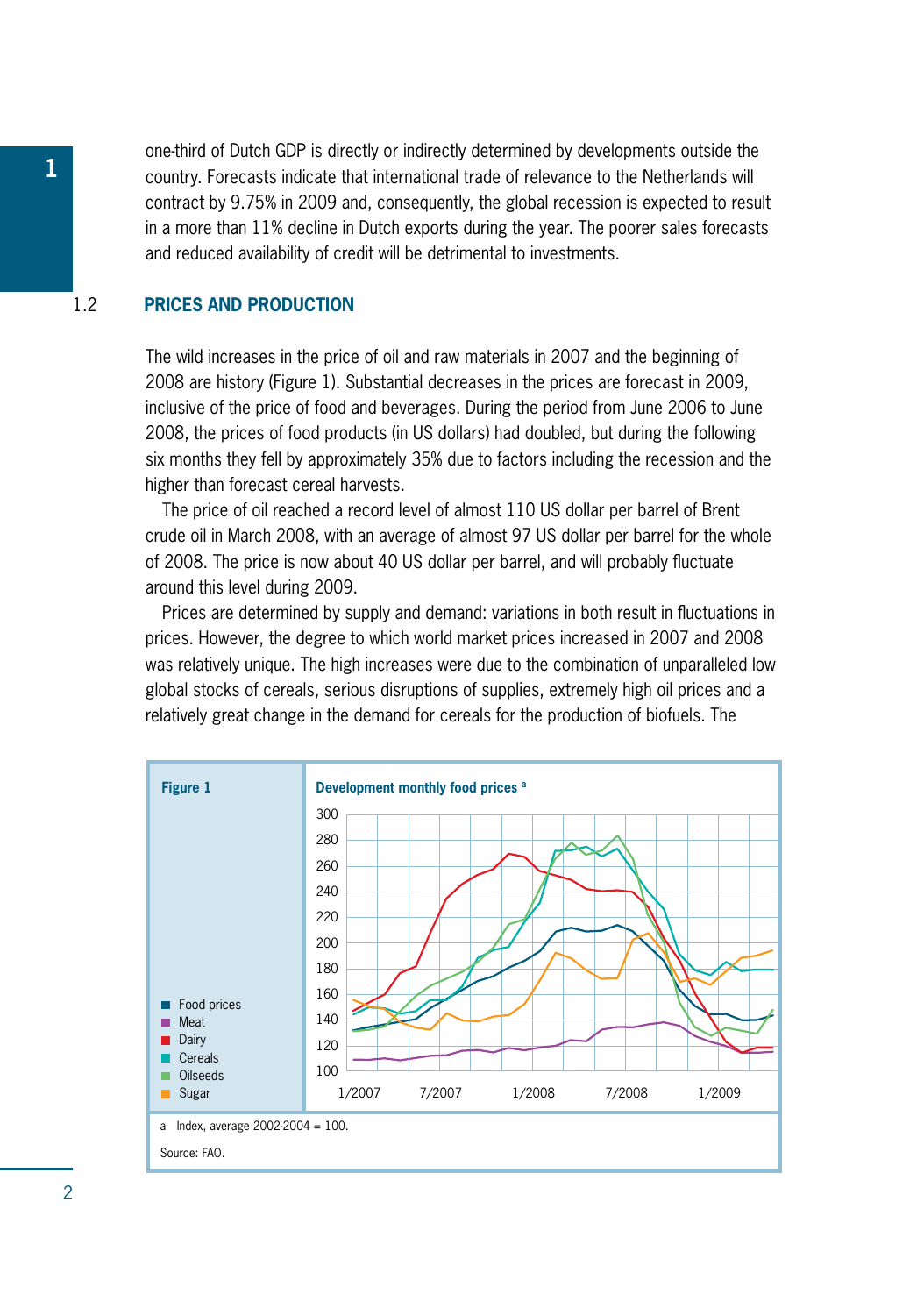**<sup>1</sup>** movement in the prices of agricultural products kept pace with the oil price in the period from 2007 to 2008, although it is certainly a moot point whether this will continue in the long term. The higher energy prices result in increased food production costs and, consequently, in higher food prices.

# *Production*

During the year 2008, the movements in the world cereal market differed greatly from the forecasts for that year. Following the exceptional situation in 2007, with low stocks and extremely high prices, the prices fell sharply in 2008. The supply of cereals increased by more than 5% (Table 1). The increased wheat harvest – a growth of 11% – was particularly striking, although the harvests of feed cereals also reached record levels. The increased harvests were due to an expansion of the area under cultivation, a move which was in response to the high prices in 2007. In the year under review, oil-seed harvests recovered from the low levels in 2007. The harvests of virtually all oil seeds were greater than forecast. The majority of the increase (18 million tonnes) was due to the increased harvest of soya beans, although in relative terms the increase in the harvests of rapeseed and sunflower seed were greater: not only were the areas under cultivation expanded, but the harvests were also increased by the improved weather. Sugar production in 2008 will be lower than in 2007, when production reached record levels. This decrease is primarily due to the sharp decline in supplies in the European Union (EU), India and Pakistan.

Total meat production decreased slightly in 2008 (Table 2). A growth in global meat production is forecast for 2009. Global milk production increased by more than 2% in 2008, and growth of the same magnitude is forecast for 2009, a lower rate of growth than in past years.

| Table 1       | World production (mio. ton) selected arable products, 2006-2009 |       |       |       |       |  |  |  |
|---------------|-----------------------------------------------------------------|-------|-------|-------|-------|--|--|--|
|               |                                                                 | 2006  | 2007  | 2008  | 2009  |  |  |  |
| Cereals       |                                                                 | 2,011 | 2,132 | 2,289 | 2,217 |  |  |  |
| wheat         |                                                                 | 597   | 610   | 689   | 655   |  |  |  |
| coarse grains |                                                                 | 985   | 1,081 | 1,142 | 1,100 |  |  |  |
| rice          |                                                                 | 429   | 441   | 459   | 462   |  |  |  |
| Sugar (raw)   |                                                                 | 166   | 170   | 161   | 166   |  |  |  |
| Oilseeds      |                                                                 | 418   | 404   | 431   |       |  |  |  |
| Source: FAO.  |                                                                 |       |       |       |       |  |  |  |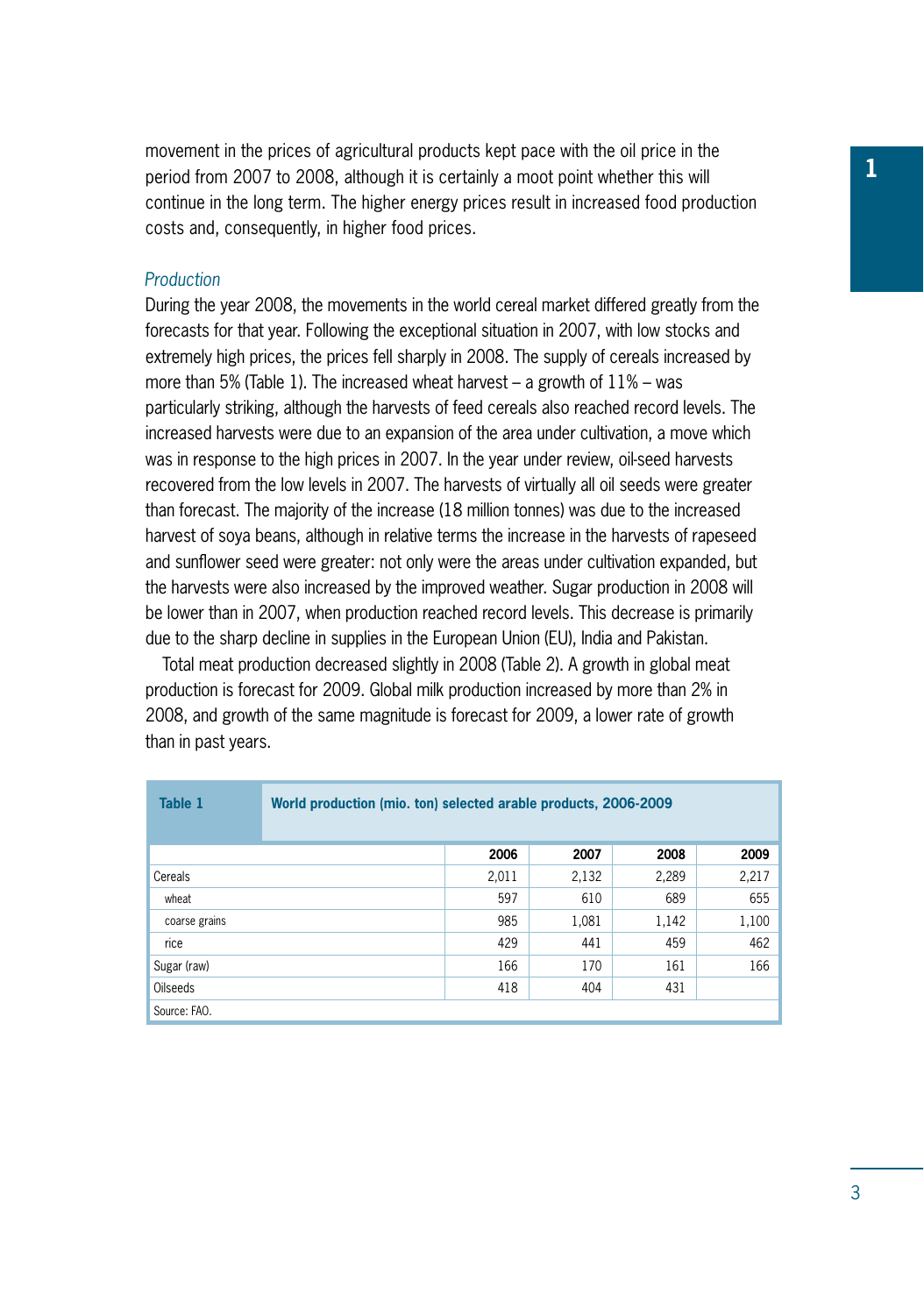**1 Table 2 World production (mio. ton) selected meat, 2005-2008**

|              | 2005  | 2006  | 2007  | 2008  |
|--------------|-------|-------|-------|-------|
| Bovine meat  | 64.5  | 65.7  | 66.4  | 65.1  |
| Pigmeat      | 104.1 | 108.0 | 103.6 | 100.8 |
| Ovine meat   | 13.1  | 13.5  | 14.0  | 14.1  |
| Poultry      | 82.2  | 83.1  | 89.0  | 92.3  |
| Source: FAO. |       |       |       |       |

#### *Production of biofuels*

Global production of biofuels has increased greatly in recent years. The most important biofuels are bio-ethanol, produced primarily from cereals and sugar beet, and biodiesel, produced from vegetable oil such as palm oil and rapeseed oil. Vegetable oil is also used as a fuel as such, usually in mixtures with mineral oil.

The quantity of bio-ethanol, first produced in small quantities in the 1970s, increased slowly until 1985 and then remained static until 2000. Global production of bio-ethanol was estimated to amount to about 30 million  $m<sup>3</sup>$  in 2000, and increased to more than 77 million  $m<sup>3</sup>$  in 2008. More than three-quarters of this amount was produced in the USA (34 million  $m^3$ ) and Brazil (26 million  $m^3$ ). Bio-ethanol production in the USA has almost tripled since 2003, due to the high oil prices and government incentives. These government incentives were primarily introduced with the intention of reducing US dependency on expensive oil imports, in part from politically less stable countries.

In 2003, more than 23% of the US feed cereal harvests (more than 8% of global production) was used to produce biofuels, an amount which will increase to between 35 and 40% (12 to 13% of global production) by around 2015. Political and strategic considerations also play a role in Brazil, a country that began to produce bio-ethanol from sugarcane in an endeavour to limit oil imports following the first oil crisis in 1973. In the EU 4.5 million  $m<sup>3</sup>$  of bio-ethanol were produced in 2008, slightly more than in China.

Global production of biodiesel amounted to just 0.7 million tonnes in 2000, and increased to about 2 million tonnes in 2004. In subsequent years production increased rapidly to more than 11 million tonnes in 2008. The EU, which produced 6 million tonnes, accounts for slightly more than half of the global production of biodiesel: about half this amount was produced in Germany. The USA was the second largest producer of biodiesel in 2008, with an output of 2 million tonnes.

The area allocated to the cultivation of crops for the production of biofuels is not known precisely. The area in the USA, EU and Brazil amounts to a total of some 17 million hectares. An estimate based on these countries' share of the global output indicates that between 20 and 25 million hectares are allocated to the cultivation of biofuel crops all over the world, equivalent to about 1.5% of the world's land under cultivation.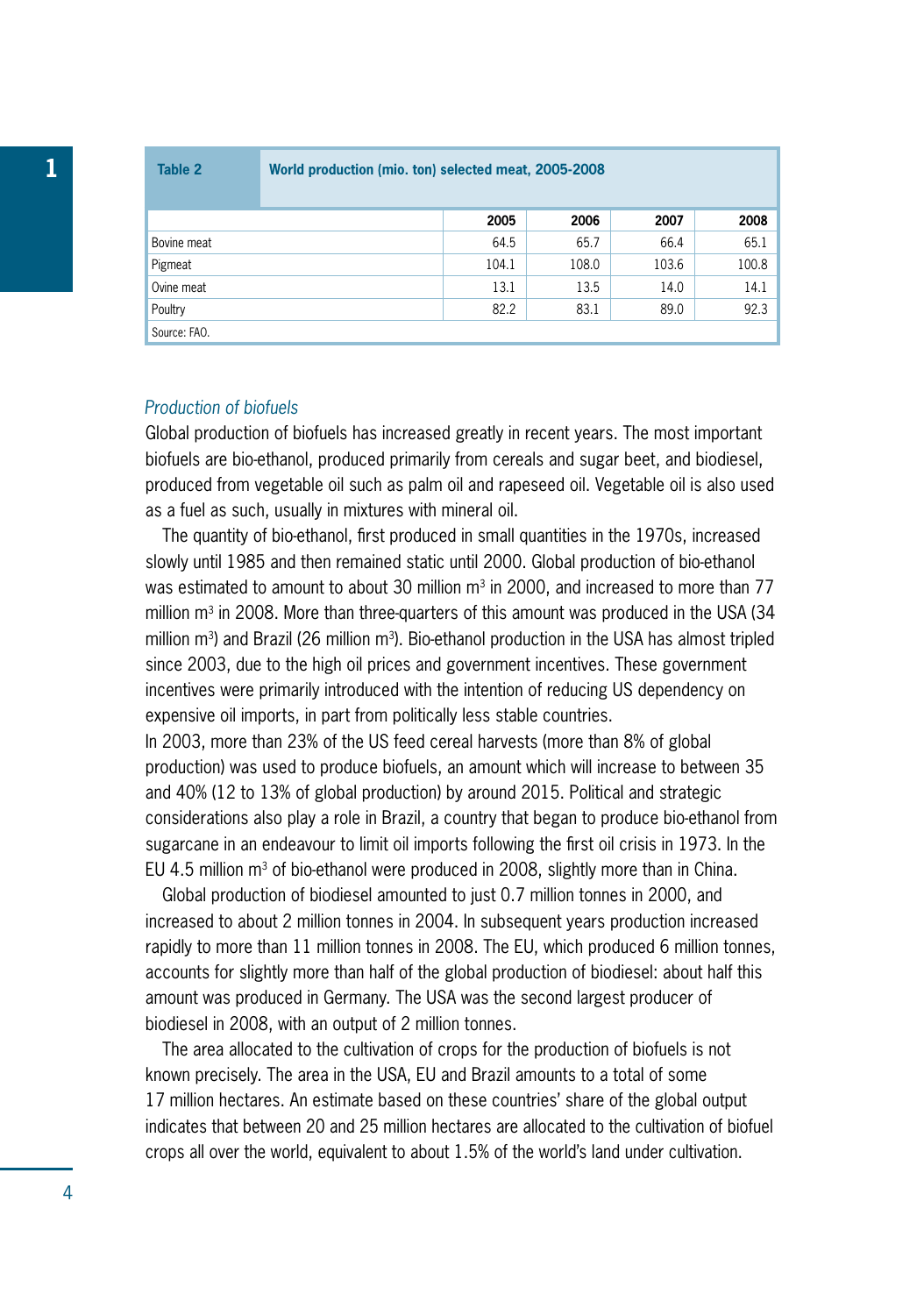# 1.3 **Agricultural policy in the EU and the Netherlands**

The EU Council of Ministers for Agriculture and Fisheries reached agreement on the legislative proposal submitted by the European Commission (EC) for the *Health Check* relating to the Common Agricultural Policy (CAP) in November 2008. The Health Check agreement, a new step in the series of reforms of the CAP, is intended to help farmers be more responsive to market signals and meet new challenges. The Health Check includes agreements for the abolition of milk quotas on 1 April 2015 and, prior to their abolition, for an annual 1% increase in the milk quotas during the period from 2009 to 2013. Income support (by farm payments) provided in the  $1<sup>st</sup>$  pillar is to be decoupled in 2012. The support provided for nursing cows and ewes is an exception permitted to prevent the disappearance of production and the termination of the use of agricultural land in marginal regions. Member states that now assign farm payments pursuant to the historic model, whereby the payment rights are related to the 2000-2002 reference period, can change over - either in whole or in part - to a regional model in 2010 or thereafter in which the farm payment is based on regional averages.

Since 2005, farm payments in the  $1<sup>st</sup>$  pillar (market and income policy) have been reduced to make more funds available for the  $2<sup>nd</sup>$  pillar (rural development policy). This is called modulation. The modulation percentage - amounting to 5% in 2008 - will be increased by 2% in 2009, and by 1% in the period from 2010-2012, to a total of 10% in 2012. The extra budget released for the second pillar is to be allocated to measures to meet new challenges: climate change, water management, green energy and the protection of biodiversity. A milk fund has also been formed that is intended to help dairy farmers in vulnerable regions to adapt to the new market situation following the expansion of the milk quotas.

Finally, it has been decided that as from 2010 the member states will be offered an opportunity to allocate a maximum of 10% of the budget for direct income payments to the provision of support for environmentally-friendly farms, cattle farms in economically or environmentally vulnerable regions, farms in land consolidation projects or other development projects, quality improvements in and the marketing of agricultural products, improving animal welfare, agricultural environmental measures and risk insurance. These so-called 'Article 68 measures' closely resemble the second pillar measures. Article 68 is appealing since the member states are not required to arrange for co-financing: the EU pays the full costs of the measures. In 2010 and 2011, the Netherlands intends to allocate some 22 million euros per annum from what are referred to as the 'unutilised funds' (funds for which payment rights have been issued but not been cashed) to animal and environmentally-friendly stalls, extensive weather insurance, a central database for the registration of sheep and goats, and a sailing allowance for dairy farmers in regions with a great deal of water.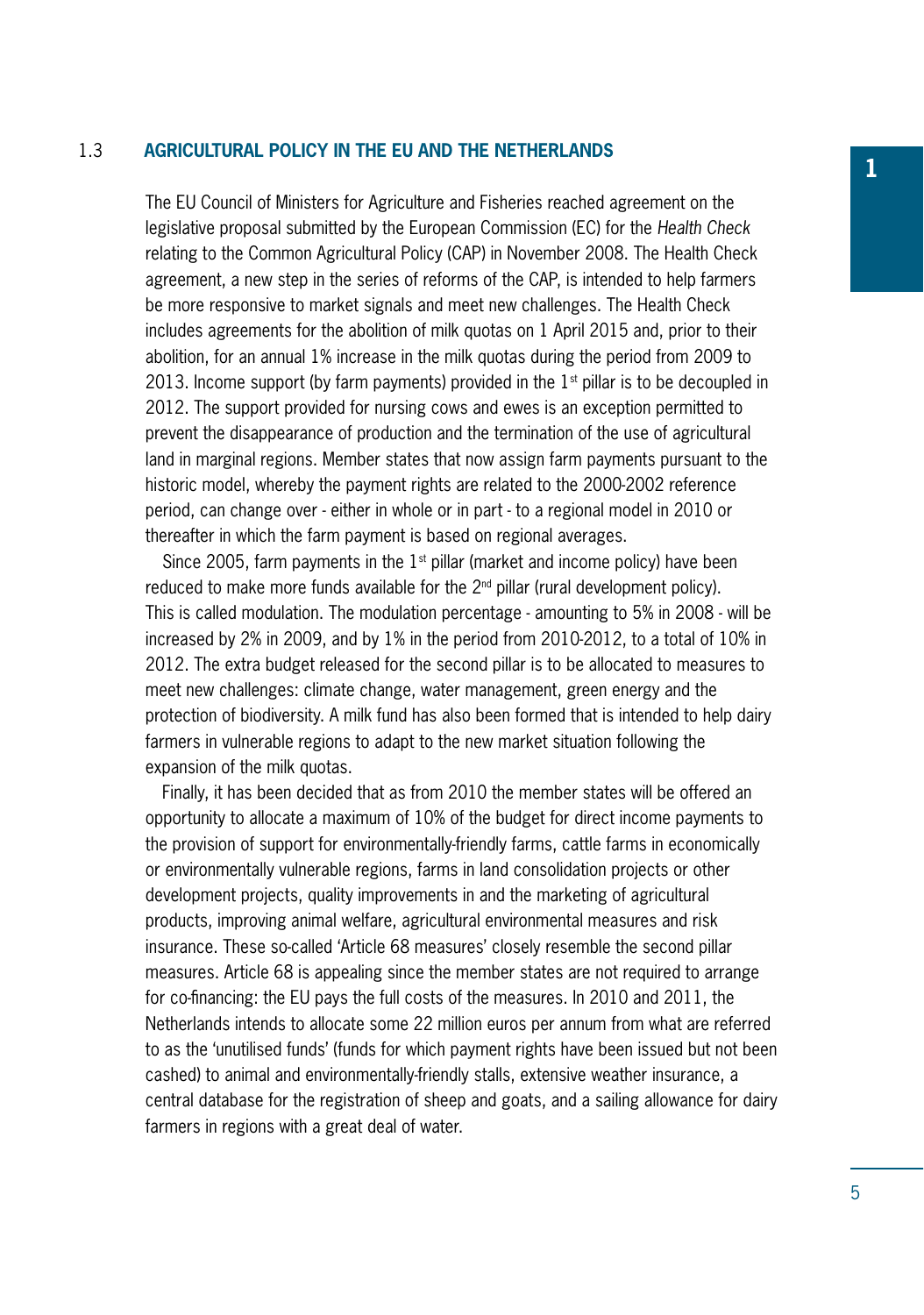### *The Dutch Outlook on the CAP*

The Dutch Minister of Agriculture, Nature and Food Quality published the *European Agricultural Policy 2020: the Dutch Outlook* in September 2008 in which she explained the Government's vision of the lines of development of the CAP until 2020. The Government is endeavouring to arrive at a marketoriented European agricultural sector which is engaged in competitive, sustainable and safe production. According to the Government, generic income support in the form of the current payments pursuant to the  $1<sup>st</sup>$  pillar can be phased out, whilst a system of specific payments is required for the social values provided by the agricultural sector. These social values relate both to the maintenance of the landscape, nature and environment in regions of high social value - such as Natura 2000 regions, National Landscapes - and less favoured areas of the EU Directive on mountain and hill farming, as well as to the supply of green and blue services. The Government intends to decouple income support from production in the period until 2013, and then gradually phase out the support in the years from 2014 to 2020. The Government is of the opinion that it can make use of the new Article 68 for the remuneration of social values in as early as 2010.

#### *Agriculture, nature and food quality in 2009*

The policy of the Dutch Ministry of Agriculture, Nature and Food Quality for 2009 is focused largely on sustainability. The Ministry has defined three core areas: the green economy; food and consumer; nature, landscape, vegetation and a vital countryside. The attention devoted to sustainability is manifested in forms such as the measures for sustainability in greenhouse horticulture, for animalfriendly stall systems, and for low-energy and selective fishing methods. The Ministry of Agriculture, Nature and Food Quality is coordinating the bio-based economy theme of the Government's *Clean and Efficient* Programme. The bio-based economy theme includes a review of bio-refinery technology suitable for the optimum utilisation of all parts of plants, in particular the non-edible parts. The Ministry of Agriculture, Nature and Food Quality's *Food and Consumer* policy memorandum will contain a detailed specification of the objective of the food policy in which a 'conscious choice' will be assigned a prominent place. The Ministry intends to ensure that consumers are offered an opportunity to make conscious and sustainable choices when buying food. The nature and landscape policy devotes a great deal of attention to the *Landscape Agenda* and to the designation of the 162 Natura 2000 regions in the Netherlands.

The Ministry of Agriculture, Nature and Food Quality introduced an additional package of incentive measures in April 2009 as part of the *Working on the Future* policy agreement of the Dutch Cabinet. This agreement includes an envelope of 50 million euros for a sustainable agricultural sector. The Minister of Agriculture, Nature and Food Quality intends to use these investments to provide incentives for the economy and to make a contribution to the Government's sustainability targets. In 2009 and 2010, twenty million euros will be allocated to the acceleration of the development of and investments in sustainable stalls: an equal amount will be allocated to the development of combined air-scrubbers for the poultry sector. In addition to these two major measures, the Ministry of Agriculture, Nature and Food Quality is also investing in measures such as the plans for an international algae research centre. The Ministry has also allocated 5 million euros to the clearance of horticulture greenhouses distributed throughout the Netherlands.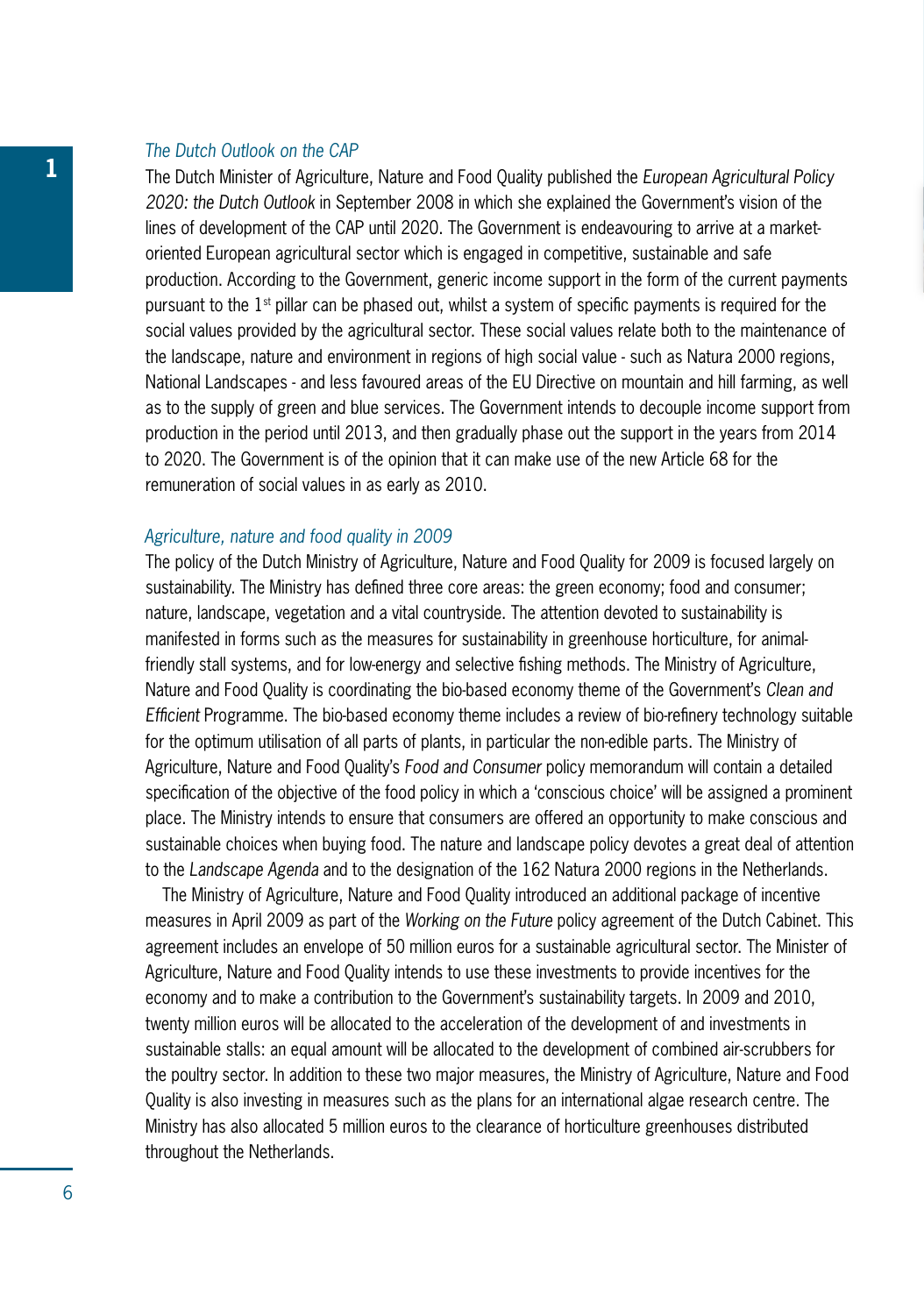# **Developments in the Dutch agricultural chains**



# 2.1 **The agricultural complex and food industry**

In 2007, the entirety of economic activities associated with agriculture and food - the agricultural complex - corresponded to a little less than 10% of the total national added value and national employment (Table 3). Just over half of these activities are, to a greater or lesser extent, directly related to agriculture and horticulture in the Netherlands. The remainder relates to horticulturists, forestry and the supply and distribution of international raw materials. Employment offered by the agricultural complex, as based on national raw materials, decreased to 390,000 working years between 2001 and 2007. Pasture-based livestock farming is the largest sub-complex within the agricultural complex based on national raw materials; this complex' contribution to added value of the agricultural complex based on national raw materials is about 30%, whilst its contribution to employment is more than 35%.

A substantial part of the operations in the agricultural production column is related to export. The significance of this export to the added value of and employment in the total agricultural complex was about 65% in the period from 2001 to 2007.

The food and beverages industry was comprised of 4,500 businesses in 2006, all involved in some way in the production and sale of food and beverages. The industry has over 152,000 employees and a turnover of almost 57 billion euros. The number of companies in the sector is decreasing slowly but steadily. Mergers and concentrations have resulted in an 11% decline in the number since 2000. This process is in part due to the aggregation of procurement power at national and European level that has in turn resulted in the supermarket chains taking over power in the chain: they can dictate their conditions to the suppliers. The retail sector is the food and beverage industry's major customer.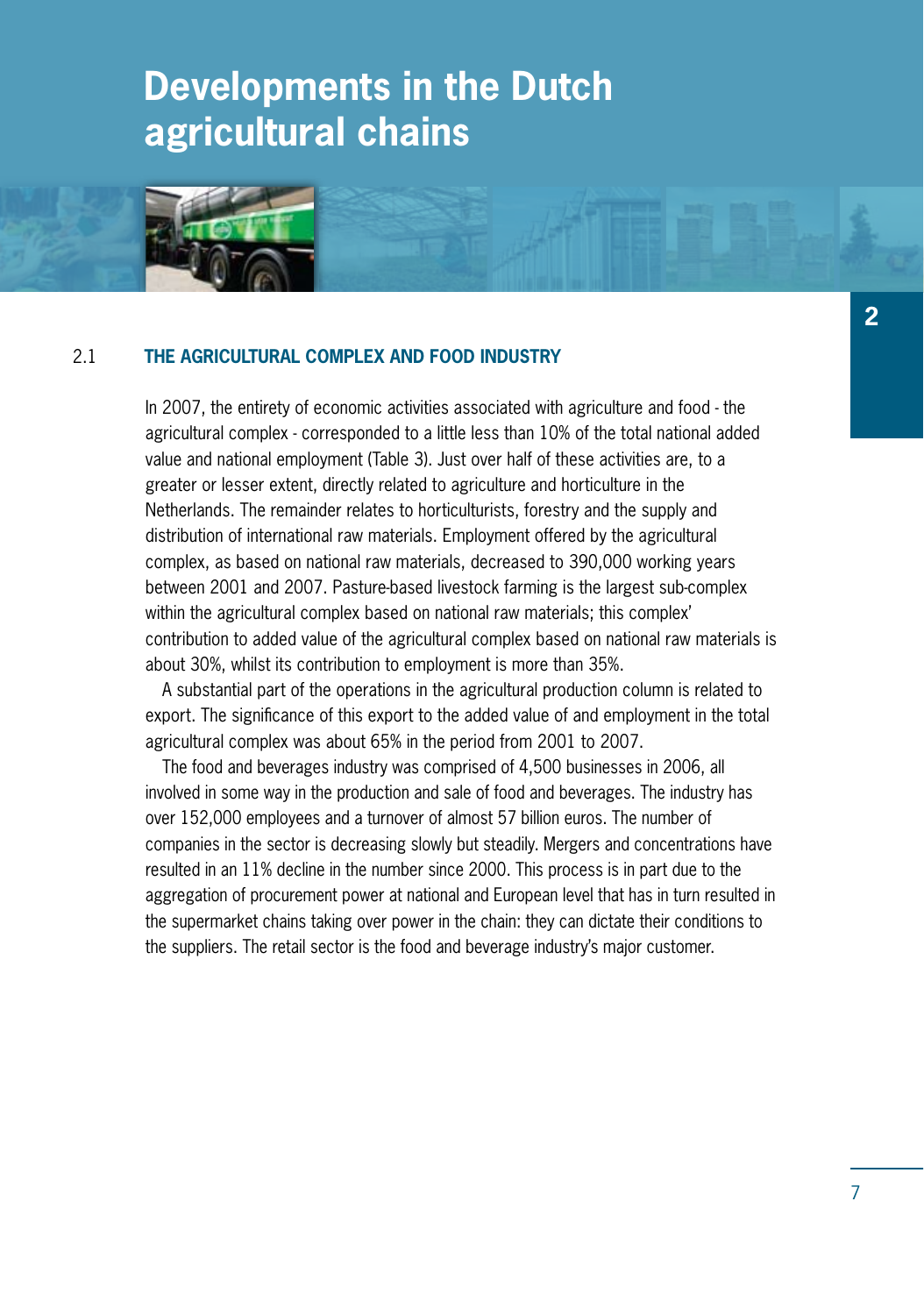| Table 3                                                                | Gross value added and employment of the Dutch agricultural complex,<br>2001 and 2007 |                                                 |          |                                           |          |  |  |  |
|------------------------------------------------------------------------|--------------------------------------------------------------------------------------|-------------------------------------------------|----------|-------------------------------------------|----------|--|--|--|
|                                                                        |                                                                                      | Gross value added <sup>a</sup><br>(EUR billion) |          | <b>Employment</b><br>(1,000 labour units) |          |  |  |  |
|                                                                        |                                                                                      | 2001                                            | 2007 (p) | 2001                                      | 2007 (p) |  |  |  |
| Agricultural complex <sup>b</sup>                                      |                                                                                      | 40.5                                            | 47.9     | 717                                       | 672      |  |  |  |
| Share in national total                                                |                                                                                      | 10.2%                                           | 9.6%     | 10.8%                                     | 9.9%     |  |  |  |
|                                                                        |                                                                                      |                                                 |          |                                           |          |  |  |  |
| Gardening, agricultural services<br>and forestry                       |                                                                                      | 3.7                                             | 4.0      | 75                                        | 64       |  |  |  |
| Share in national total                                                |                                                                                      | 0.9%                                            | 0.8%     | 1.1%                                      | 0.9%     |  |  |  |
|                                                                        |                                                                                      |                                                 |          |                                           |          |  |  |  |
| Foreign agricultural raw materials                                     |                                                                                      | 15.3                                            | 18.3     | 226                                       | 218      |  |  |  |
| Share in national total                                                |                                                                                      | 3.8%                                            | 3.7%     | 3.4%                                      | 3.2%     |  |  |  |
| Processing industry                                                    |                                                                                      | 6.6                                             | 7.7      | 73                                        | 65       |  |  |  |
| Supply                                                                 |                                                                                      | 4.0                                             | 4.9      | 69                                        | 69       |  |  |  |
| <b>Distribution</b>                                                    |                                                                                      | 4.7                                             | 5.6      | 84                                        | 84       |  |  |  |
|                                                                        |                                                                                      |                                                 |          |                                           |          |  |  |  |
| Agricultural complex (based on<br>domestic agricultural raw materials) |                                                                                      | 21.5                                            | 25.6     | 416                                       | 390      |  |  |  |
| Share in national total                                                |                                                                                      | 5.4%                                            | 5.1%     | 6.2%                                      | 5.8%     |  |  |  |
| Agriculture and horticulture                                           |                                                                                      | 7.6                                             | 8.0      | 184                                       | 169      |  |  |  |
| Processing industry                                                    |                                                                                      | 3.2                                             | 4.4      | 50                                        | 42       |  |  |  |
| Input manufacturing                                                    |                                                                                      | 8.1                                             | 9.9      | 137                                       | 130      |  |  |  |
| <b>Distribution</b>                                                    |                                                                                      | 2.6                                             | 3.2      | 45                                        | 50       |  |  |  |
| n: nreliminary                                                         |                                                                                      |                                                 |          |                                           |          |  |  |  |

p: preliminary. a In current prices;

b based on domestic and foreign agricultural raw materials (including gardening, agricultural services, forestry, cocoa, alcohol and tobacco).

N.B. Due to the revision of the National Accounting Convention and methodological changes, the figures cannot be compared against previously published data.

Source: LEI.

# 2.2 **Mergers and takeovers**

The direct investments which foreign concerns made in the Dutch food and beverages industry - with the objective of gaining control of the companies - amounted to 45.5 billion euros in 2007, more than 34% above the level in 2006. US companies accounted for half of the investments, namely 22.8 billion euros. France, which invested 13.8 billion euros, was also an important investor. This amount was almost entirely due to the Groupe Danone dairy concern's more than 12 billion euro takeover of Koninklijke Numico in 2007. Dutch companies invested 31.6 billion euros in foreign companies in 2007, as compared to almost 26 billion euros in 2006. More than half the investments (54%) were within the European Union: the most important countries were Belgium and the United Kingdom.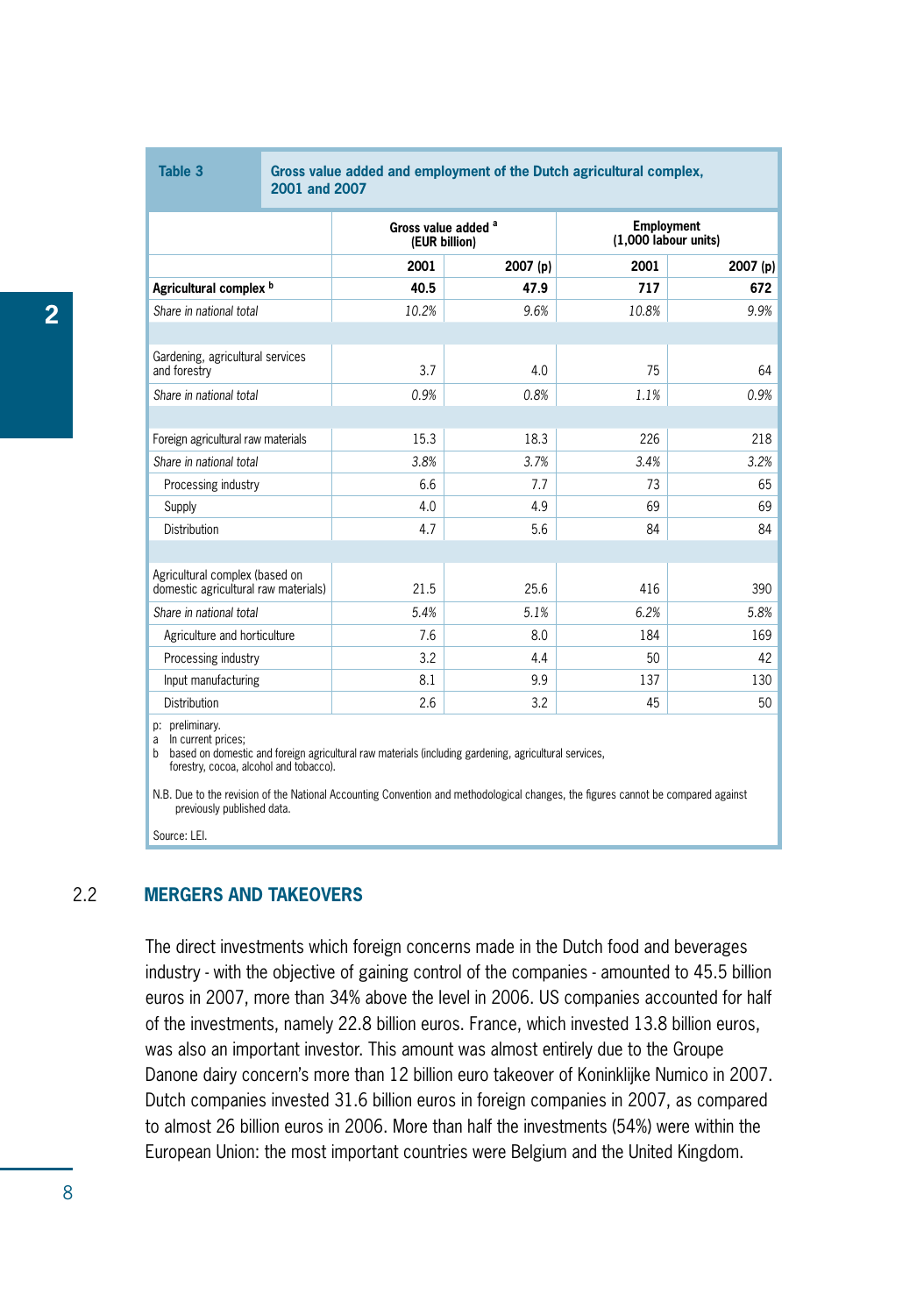VION seized its opportunity in the United Kingdom in 2008, when it took over the Scottish Grampian company, a food company with production plants in the United Kingdom and Thailand. Grampian is a major supplier of poultry, pork, beef and lamb to the retail trade. On the takeover of Grampian VION, with 22 million slaughtered pigs a year, has become the largest pork concern in Europe, followed by Danish Crown, in Denmark, which slaughters just under 22 million pigs a year. Last year VION slaughtered 8.2 million pigs, 57% of the total, making the concern by far the largest party in the Dutch pork market: Compaxo, the second largest Dutch pig slaughtering company, has a share of 'just' 9%.

Barilla Holding, from Italy, the global market leader in the pasta industry and European market leader in the baking industry, sold Quality Bakers to Bakkersland. Bakkersland, with 1,600 employers and a turnover of 350 million euros, is the major player in the Dutch market for fresh bakery products.

Plukon Royale, the largest poultry slaughterer in the Netherlands and one of the largest in Europe, took over the Dutch-Belgian Flandrex company in 2008. The Plukon Royale Groep slaughters 4 million broilers a week and generated turnover of approximately 600 million euros in 2008. The Storteboom Groep poultry processing concern took over Veenhuizen Pluimveeverwerking at the beginning of 2009. The Storteboom Groep, with an annual turnover of 450 million euros, is the second largest poultry processer in the Netherlands after Plukon Royale.

The merger between Campina and Friesland Foods proposed in December 2007 has since been completed: the merged dairy concern - Koninklijke FrieslandCampina N.V. - had approximately 21,000 employees generating a turnover of 9.5 billion euros in 2008. The concern, the result of a long series of mergers between cooperatives and takeovers of private companies, is the third largest European dairy concern after Nestlé (Switzerland) and Danone (France). FrieslandCampina processed 11,446 million kg milk in 2008, of which 8,589 million kg was from the 15,837 member dairy farms. The concern has about 100 production plants and sales branches in 25 countries. FrieslandCampina is the third largest food company in the Netherlands in rankings traditionally headed by Unilever and Heineken.

Suiker Unie, a member of Royal Cosun, has considerably expanded its production capacity on the takeover of the Danisco Sugar company of Nordzucker, in Germany. Last year Nordzucker, the second largest sugar producer in Germany and Europe, became interested in a takeover of the sugar division of the Danish Danisco food company. However, the Bundeskartellamt decided that the takeover could be completed only after the sale of the German Danisco company to a third party. The Danisco Sugar company in Anklam generates turnover of 120 million euros and has 135 permanent employees. The sugar quota is 112,000 tonnes. In addition, the company produces approximately 550,000 hectolitres of bio-ethanol from sugar beet. Suiker Unie has a sugar quota of 805,000 tonnes and generates turnover of 650 million euros. When the sugar quota of the newly-acquired German company is taken into account Suiker Unie ranks fifth in the list of the EU's top ten sugar producers. Suiker Unie's market share is 6.8%, as compared to the 23.9% share of the largest European sugar producer, Südzucker in Germany.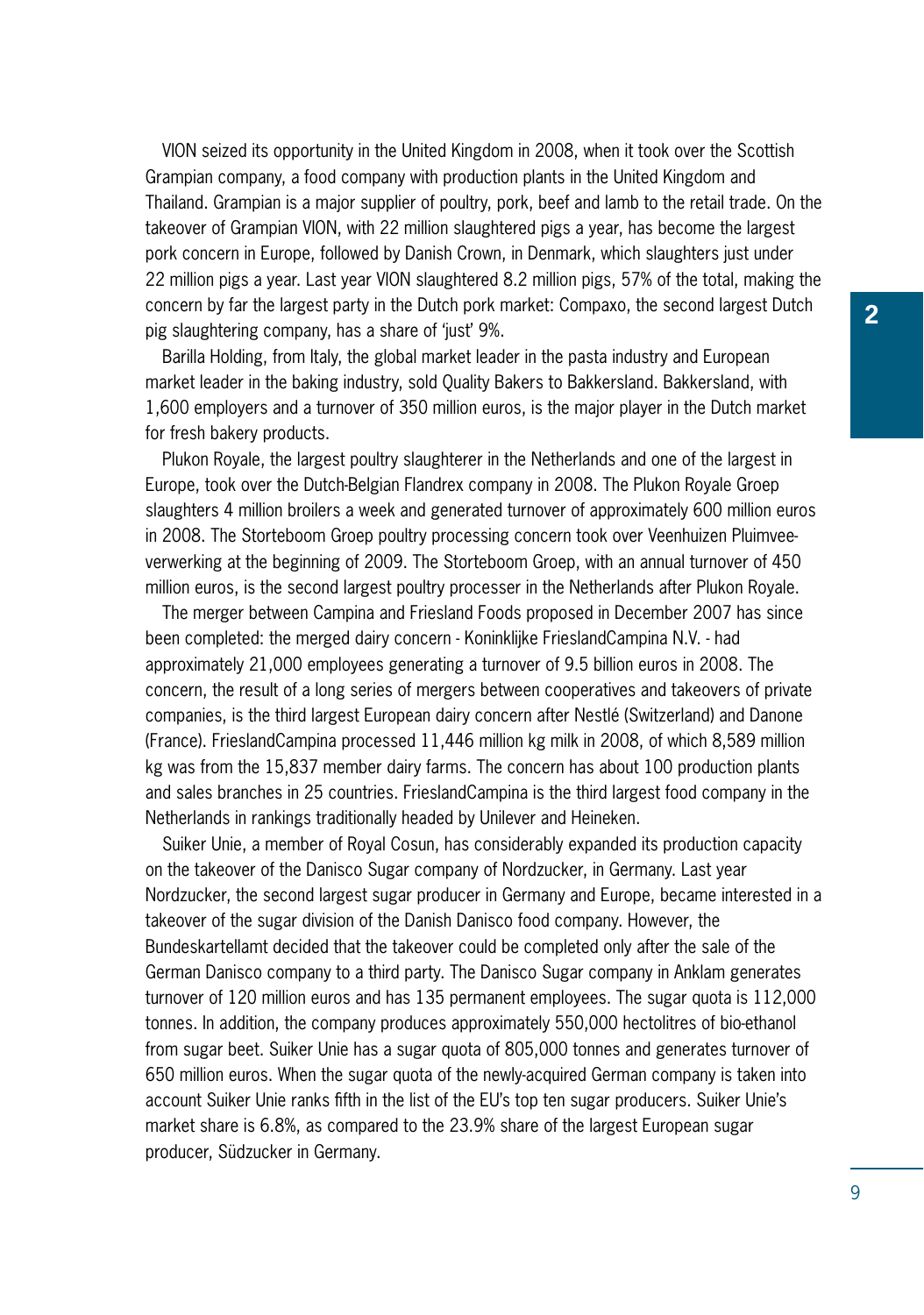# 2.3 **Export, import, retail and consumption**

Total Dutch exports amounted to almost 368 billion euros in 2008, equivalent to a relatively modest 6% increase in comparison with 2007. Total imports increased by 8% to 332 billion euros in 2008, as a result of which the trade surplus decreased by 4.5 billion euros to 35.7 billion euros. Two-thirds of this trade surplus (23.6 billion euros) is attributable to agricultural trade. Since the value of agricultural exports and imports increased by roughly equal amounts in absolute terms in 2008, the agricultural trade surplus remained unchanged for the first time in many years. However, the value of imports increased more rapidly than the value of exports (16% and 10% respectively). In so doing, Dutch agricultural imports amounted to 41 billion euros and exports to more than 64 billion euros in 2008. In contrast to 2007, when the increase in the value of Dutch agricultural exports and imports was primarily due to the growth in the volume of trade, in 2008 the increase in value was due to the greatly increased prices of cereals, oil seeds and the resultant oils, fats and feed raw materials. These products account for a much larger proportion of imports than exports, as a result of which the total value of agricultural imports increased much more than the value of exports.

More than four-fifths of Dutch agricultural exports were destined for the internal EU market in 2008, whilst 61% of the imports originated from one of the other 26 EU member states. Ornamental plants and meat are the major export products (Figure 2). The rapid increase in the export value of feeds and margarine, fats and oils for the EU market is particularly striking, an increase largely due to the higher prices. The value of exports of tobacco and beverages decreased as compared to 2007. Fruit, meat (EU market) and dairy products are important import categories. However, the value of dairy imports declined in comparison with 2007.

#### *Retail and consumption*

The supermarkets recorded a 7.5% increase in turnover in 2008 as compared to the previous year: prices increased by 5.1%, whilst consumer purchases increased by 2.3%. As a result, the supermarkets exhibited a better performance than the total retail sector, which achieved a 2.5% increase in turnover. Prices increased by 2.1% and the volume by 0.4%. Specialist food and beverage outlets had to settle for less in 2008: in contrast to the modest 0.3% increase in turnover they achieved in 2007, in 2008 they had to be satisfied with a 2.3% decline in turnover (CBS, 2009a). In so doing, the supermarkets' lead over the specialist stores has increased further. In the period from 2000 to 2007, Dutch supermarkets achieved a 26% increase in turnover, whilst turnover generated by specialist stores declined by 4%. This development is also apparent in other European countries.

Household spending increased by 3.6% to almost 264 billion euros in 2007. Expenditure on food and beverages amounted to almost 36.5 billion euro, a 4% increase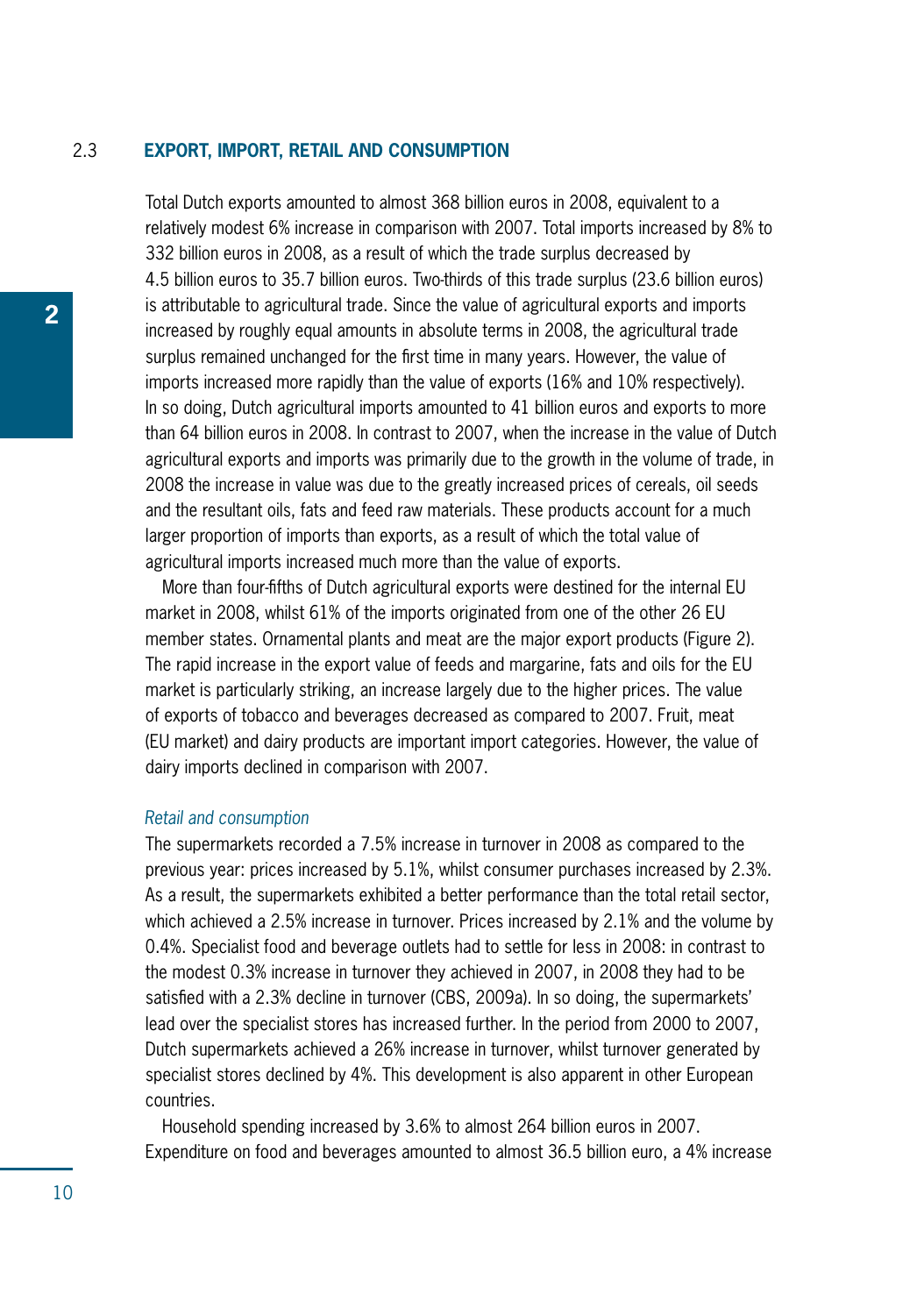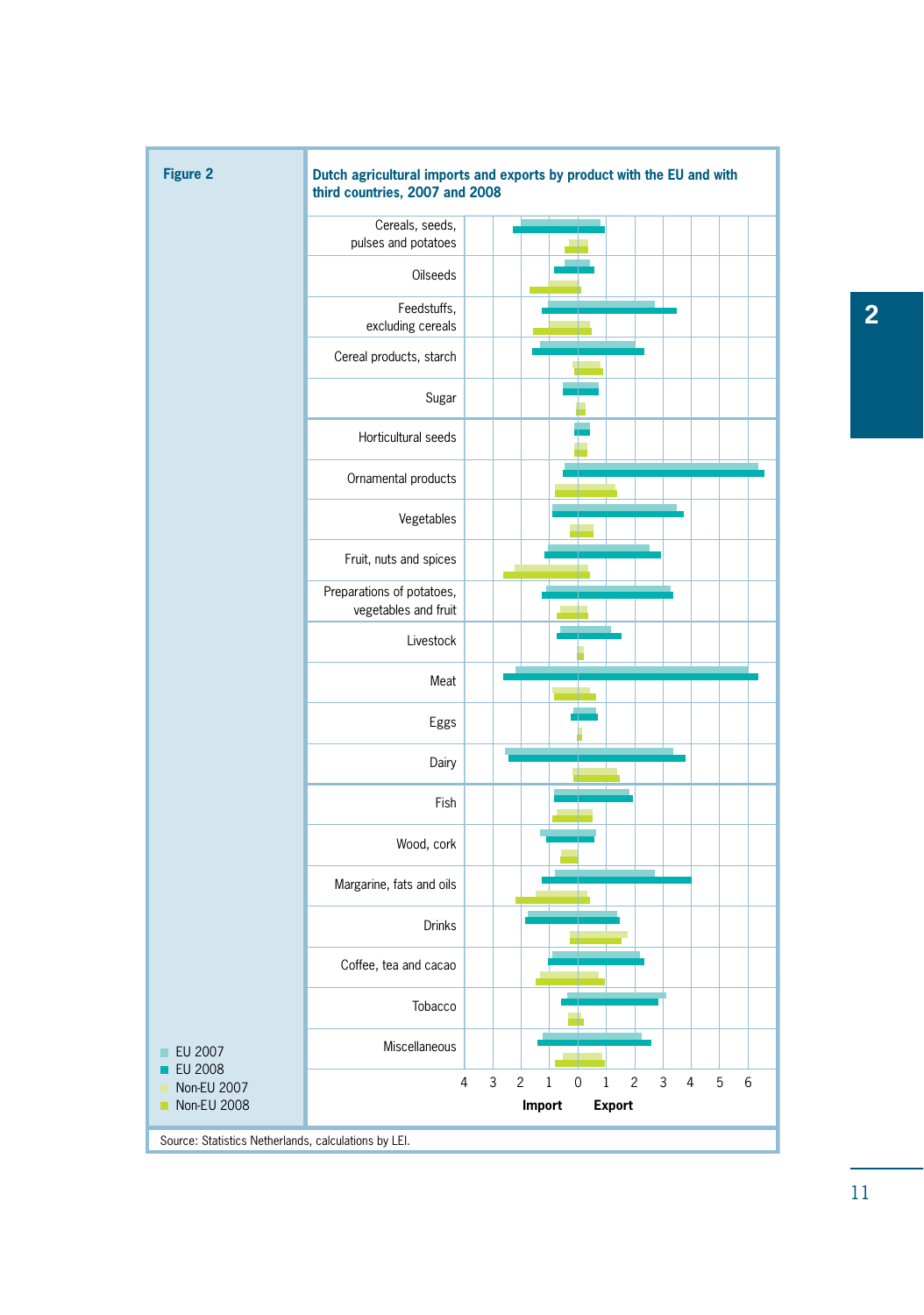as compared to 2006. Household spending in the hospitality sector amounted to almost 14 billion euros in 2007, more than 27% of the total expenditure on food and beverages.

Dutch consumers spent more than 583 million euros on organic products in 2008, an increase of more than 12% as compared to 2007. As a result, the market share of organic products amounted to 2.1% of the total expenditure on food and beverages. The market share of fresh produce alone increased from 2.5% in 2007 to 2.8% in 2008. The supermarkets recorded a more than 11% increase in turnover generated by organic food, an increase which was largely due to the expansion of the product range. Specialist stores recorded an average 9% growth in turnover generated by organic products in 2008.

The supermarkets are the major sales channel for organic products, followed closely by specialist stores. Turnover generated by organic products in the contract catering sector almost doubled, in part due to the many contracts and new contracts - in particular concluded with the authorities - that stipulate an expansion of the organic product range.

Regional products are products characteristic of the region in which they are produced. To guarantee the authenticity of regional products the *Stichting Streekeigen Producten Nederland* ('Foundation Regional Products of the Netherlands', SPN) has developed a national seal of approval for regional products. This seal of approval provides consumers a guarantee that the raw materials originate from the relevant region and were processed in that region. No unequivocal figures are available for the market for regional products. Estimates indicate an annual turnover ranging from 120 to 180 million euros, less than 1% of the total expenditure on food and beverages.

#### *Products with a health logo are a success*

Food manufacturers devote a great deal of attention to the production of healthy or healthier foods. This has resulted in the development of two health logos: Ik Kies Bewust ('I choose smart'), developed by the Friesland Foods, Campina and Unilever food manufacturers, and the *Gezonde Keuze Klavertje* ('Healthy choice cloverleaf') developed by the Albert Heijn supermarket chain. The criteria for both logos are largely identical and specify the levels of calories, saturated fats, trans fatty acids, sodium, added sugar, dietary fibre or vegetables/fruit.

In contrast to the *Gezonde Keuze Klavertje*, which is used solely for Albert Heijn's private label, participation in Ik Kies Bewust is, in principle, open to all companies. Every type of product comes into consideration for the logo, including biscuits, cakes and pastry, confectionery and snacks. The *Ik Kies Bewust* programme has since been expanded to include product groups such as vegetables, fruit, bread and meat. 350 articles were authorised to use the health logo on its launch in May 2006: the number has now increased to 2,700. The number of participants in the *Ik Kies Bewust* scheme has also increased substantially, from 40 at the beginning of 2007 to 105 in 2009.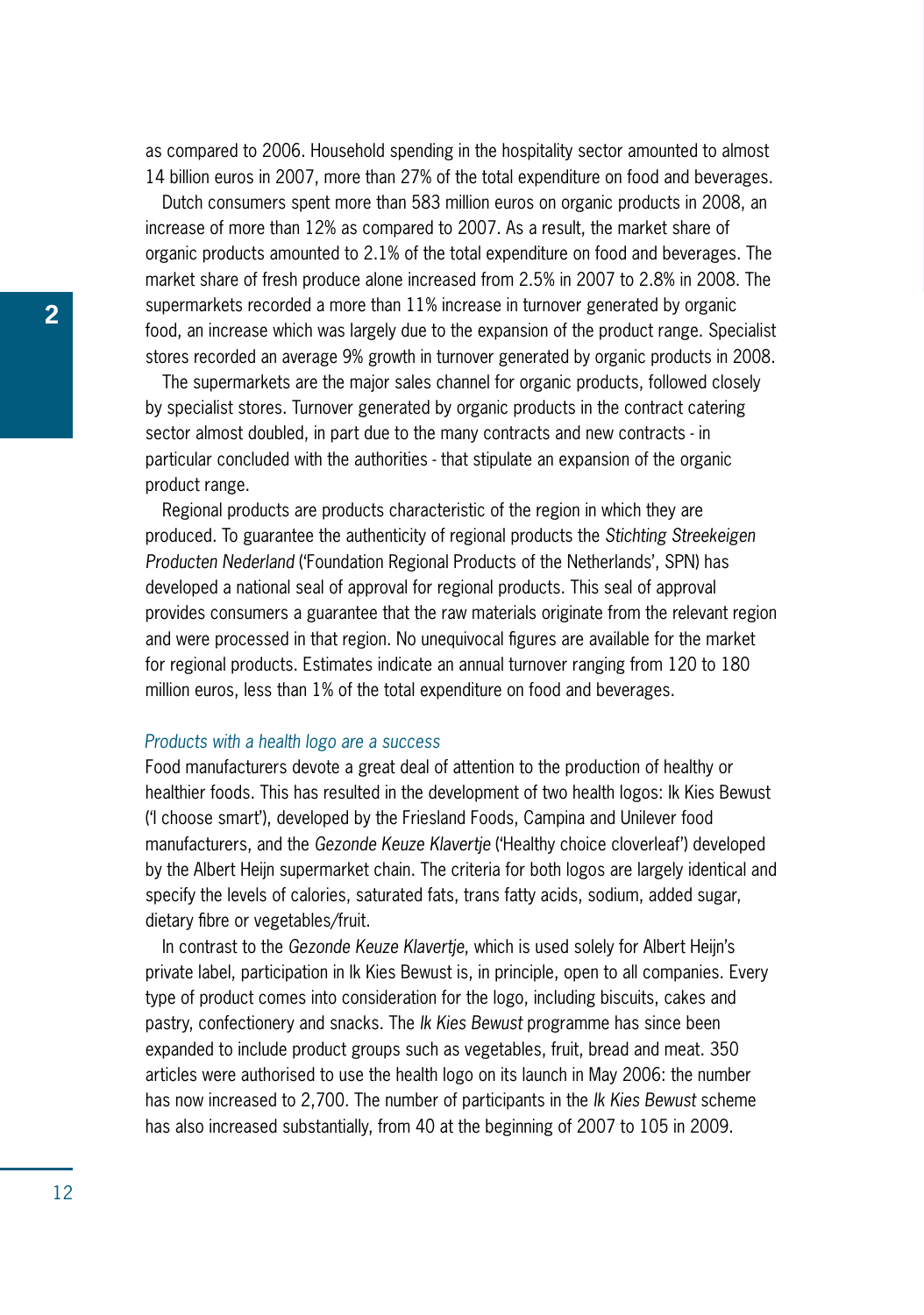# **Countryside, landscape, nature and the environment**



The new Spatial Planning Act came into force on 1 July 2008. The Act is based on the principle 'decentralise what can be decentralised, centralise what has to be centralised'. The new Act offers the provinces increased opportunities for the management of their spatial planning: they can play the role of visionary planners via provincial structural concepts. In addition, they are provided instruments to safeguard their interests and even determine developments. However, the national government has specified a number of national spatial interests, such as the National Ecological Network.

The enactment of the Rural Areas Development Act (WILG) and the introduction of the Rural Region Investment Budget (ILG), measures taken to implement the Agenda for a Living Countryside, have resulted in a new situation for rural policy as from 1 January 2007. The ILG process can most aptly be described as a blend of delegation and decentralisation. The national government grants the provinces decision-making powers to act on its behalf and has reached agreement with the provinces (administrative agreements) on the targets to be achieved in seven years' time. In collaboration with the municipalities, water boards and social organisations, the provinces are responsible for the programming and implementation of regional policy. Regional policies encompass nature, recreation, the landscape, agriculture, socio-economic vitality, the environment, water and the policy for what are referred to as 'reconstruction areas'. The nature theme is allocated the largest proportion of the budget (67%), followed by recreation (18%) and agriculture (7%). Virtually no ILG funds are available for the landscape (4%), soil (3%) or water (1%).

The initial draft of the National Water Plan (NWP), published in December 2008, outlines the national water policy. Issues addressed by the NWP include water quality and water safety. The achievement of all targets laid down in the NWP could have major consequences for the feasibility of agricultural production.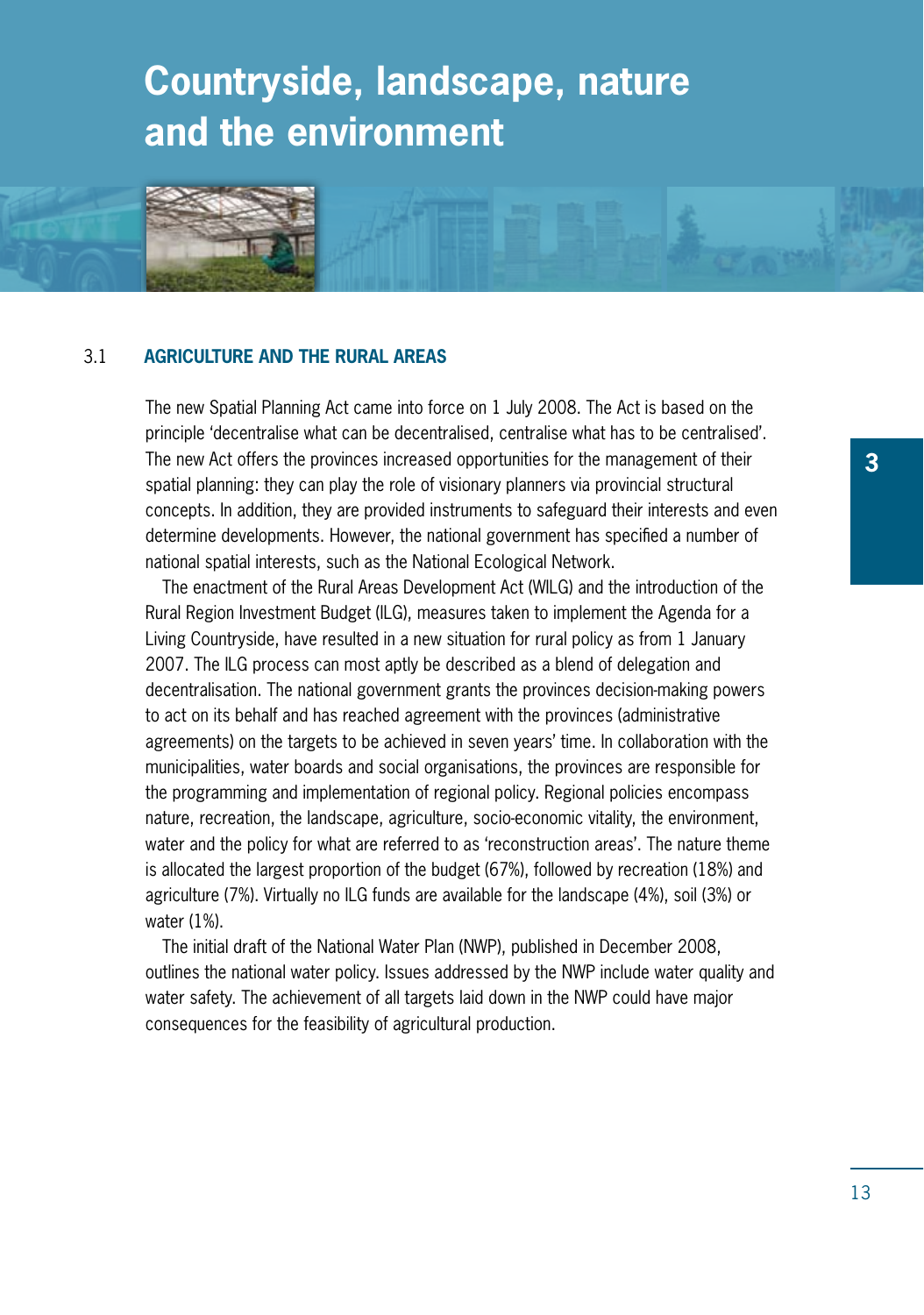# 3.2 **Agroparks**

Space in the Netherlands is limited. Although the built area (exclusive of the infrastructure) is still no more than 10% of the country's total area, there is great concern about the disappearance and fragmentation of valuable landscapes, nature areas and green space for recreation. This concern is not restricted solely to agricultural land and nature areas that are sacrificed for the construction of new housing estates, motorways and industrial estates. It also extends to the changes in the agricultural landscape due to the increasing built area on farms resulting from the construction of greenhouses, stalls and other farm buildings. This is reducing the openness - and attractiveness - of the landscape. The authorities at a variety of levels are endeavouring to clamp down on these developments by means of zoning plans. Conversely, the agricultural sector regards the construction of new farm buildings as an economic necessity: increases in scale result in the need for larger building plots, whilst the intensification process gives cause to the need for an increased density of buildings on the land. The developments in the greenhouse horticulture and intensive livestock farming sectors, in particular, exert a major influence on the landscape.

These developments have resulted in lively debates during the past years, not only on the retention of landscape values, but also on issues such as animal welfare and the environment. The discussions about 'pig flats' (multi-storey sheds) and mega stalls are examples of these debates. One of the proposed solutions is the agropark, a park which concentrates similar intensive agricultural operations (horizontal integration) or various links in a chain (vertical integration) at one location. A possible form of vertical integration is a form in which a number of companies use each other's residues. Although this will not result in a closed cycle, it does offer a number of interesting opportunities for the reduction of the environmental load imposed by agricultural operations and could also be of interest from a commercial perspective. The resultant logistics benefits are a major driving force behind the development of agropark projects. However, the benefits for spatial quality are equally important: a concentration of, for example, stalls and/or greenhouses on industrial estates creates opportunities for a substantial improvement of the quality of the landscape in the outlying areas. Self-evidently, the promotion of agroparks would need to be accompanied by the introduction of policy designed to discourage these operations in the outlying areas. However, this policy is not yet in place.

In recent years, a number of initiatives have been taken for the materialisation of agropark ideas. However, the social acceptability of these innovations is a major problem: their large scale and industrial nature create resistance. Environmental legislation (such as particulate matter legislation) can also impede these developments. Endeavours are being made to adjust the concept to increase support, for example by making agroparks more accessible and appealing to recreational visitors. In view of the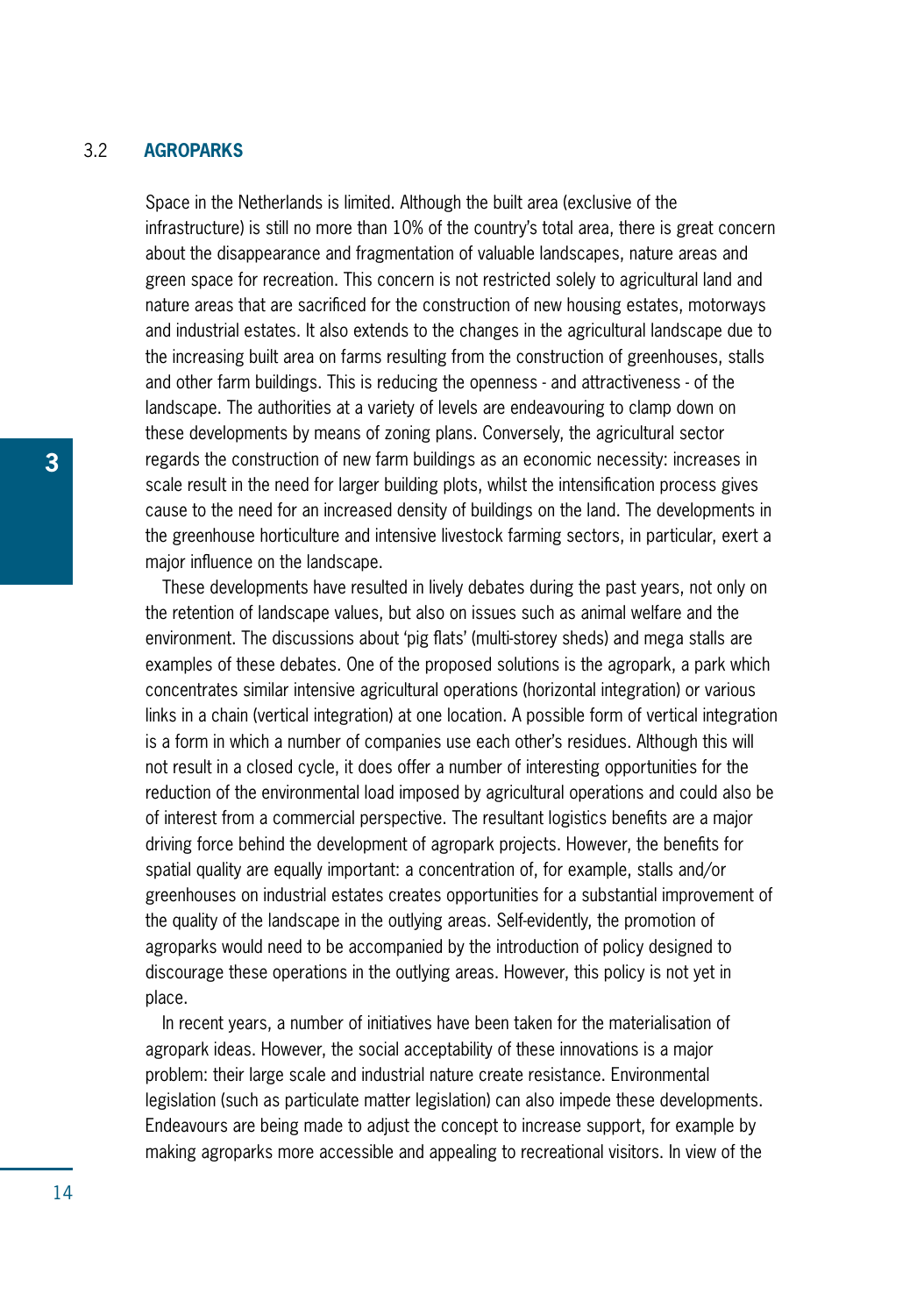pressure being imposed on space, the landscape and nature, it is not inconceivable that social resistance can be overcome and that spatial developments in the intensive sectors can ultimately adopt this course.

To date, spatial planning has been based on what are referred to as 'agricultural development regions', zones of a limited area in which non-pasture-based farms must be granted space and priority in the use of the land over other uses. Agroparks could also be located in these agricultural development regions. To date, two types of agricultural development regions have been designated, one for greenhouse horticulture and one for intensive livestock farming.

# 3.3 **Nature and landscape**

The National Ecological Network (NEN) was expanded in size by a net area of almost 4,500 hectares in 2007. The majority of this growth was due to the purchase of land (Table 4). However, it should be noted that purchased land is far from always in the appropriate location. One-third of the land purchased is, as such, in the appropriate location: two-thirds is exchanged land.

Participation in private nature management with change of function grew by almost 800 hectares in 2007, whilst participation in agricultural nature management (without change in function) decreased by 1,200 hectares in 2007. On the introduction of the ILG, the agricultural nature management subsidy system was transferred to the provinces. The provinces are developing a new set of instruments that will be introduced on 1 January 2010. The provinces are expected to draw up uniform regulations to ensure that identical regulations for nature management govern the entire country.

The implementation of the NEN will need to be accelerated if the target of 275,000 hectares in 2018 is to be achieved. However, during the period from 2005 to 2007 growth actually slowed as compared to the period from 1990 to 2004. Growth in private nature management, in particular, is lagging: just 17% of the target had been

| <b>Table 4</b>                     | National ecological network (land) |             |               |                                       |                    |  |  |  |  |
|------------------------------------|------------------------------------|-------------|---------------|---------------------------------------|--------------------|--|--|--|--|
|                                    |                                    | Target (ha) | Progress (ha) | <b>Remaining</b><br>per 1-1-2008 (ha) | <b>Target year</b> |  |  |  |  |
| <b>Existing nature</b>             |                                    | 453.500     |               |                                       |                    |  |  |  |  |
| <b>Nature to acquire</b>           |                                    | 275,000     | 165.213       | 109,787                               | 2018               |  |  |  |  |
| through purchase                   |                                    | 134,500     | 98,589        | 35,911                                | 2015               |  |  |  |  |
| management by farmers              |                                    | 97.700      | 59.415        | 38.285                                | 2018               |  |  |  |  |
| management by others               |                                    | 42,800      | 7.209         | 35,691                                | 2018               |  |  |  |  |
| <b>Total</b>                       |                                    | 728.500     |               |                                       |                    |  |  |  |  |
| Sources: Algemene Rekenkamer: LNV. |                                    |             |               |                                       |                    |  |  |  |  |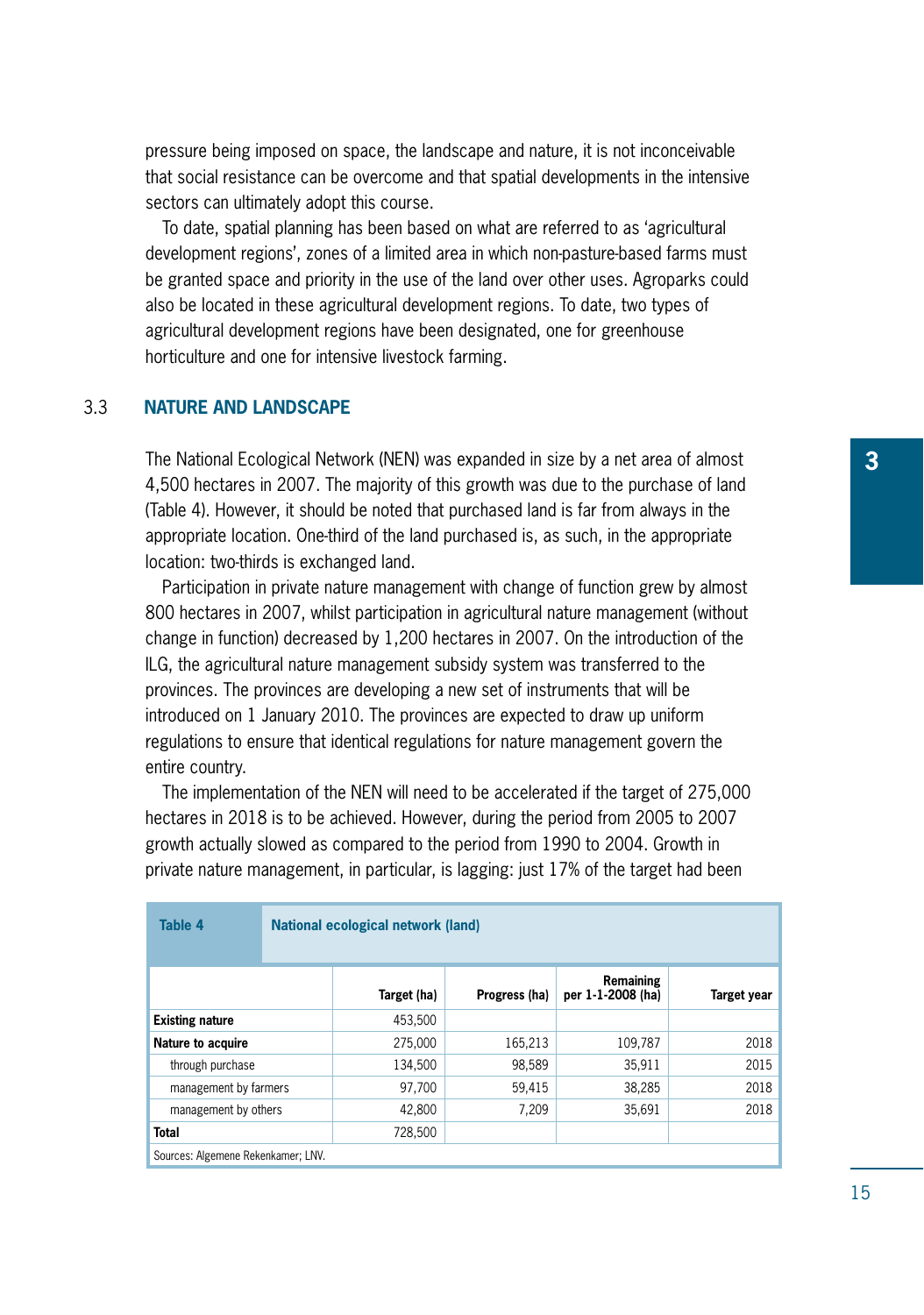achieved at the end of 2007. Consequently, to date the efforts to promote this form of nature management have not been very successful.

### *Landscape*

The Ministry of Agriculture, Nature and Food Quality and the Ministry of Housing, Spatial Planning and the Environment published the *Landscape Agenda* in 2008. This document is focused on a prudent approach to the country's space, encouraging the public and entrepreneurs to take part in and give consideration to the protection of the landscape and on provisions for the sustainable financing of the landscape. The Task Force on Financing the Dutch Landscape has issued recommendations on this subject. It has transpired that there is still insufficient insight into the desirable and necessary measures to be implemented in the various valuable agricultural landscapes. For this reason, it is difficult to make estimates of the financing needs and the funds public and private parties could raise at local level. However, more scope could be created for the retention and development of the landscape within existing policy. Measures need to be implemented under the motto 'The landscape deserves better' to offer entrepreneurs and farmers an opportunity to make their contribution to the social value of the landscape in the form of funds. Within this context, the reforms of the Common Agricultural Policy also offer opportunities, since the reformed policy is intended to focus more on the achievement of social targets - including the landscape. In addition, the existing nature management agreements are to be expanded and made applicable to landscape management agreements. In addition to farmers, private landowners can also make a contribution.

### 3.4 **Agriculture and the environment**

According to the OECD, the environmental load imposed by the Dutch agriculture decreased more rapidly than in other OECD countries during the period from 1990 to 2004. For example, Dutch use of chemical agents has been reduced by more than 50% as compared to 5% for all OECD countries. The reduction of the environmental load was accompanied by increasing environmental costs for the sector that reached a peak in 2002. The costs have declined in the years since then. The agricultural sector makes a more than proportional contribution – about 315 million euros in 2007 – to green taxes, in particular due to the levies on energy.

After many years' decline in the use of chemical crop protection agents, their use has increased in recent years by 15% to 12 million kg active substance in 2007 (Table 5). This is almost 30% above the lowest level reached in 2001. The use of fungicides and other agents, in particular, increased sharply in 2007 due to unfavourable weather conditions. Although the use of chemical agents increased, the environmental impact of arable farming decreased. This was due to limiting measures when spraying the agents and the replacement of old agents with a high environmental impact by newer, more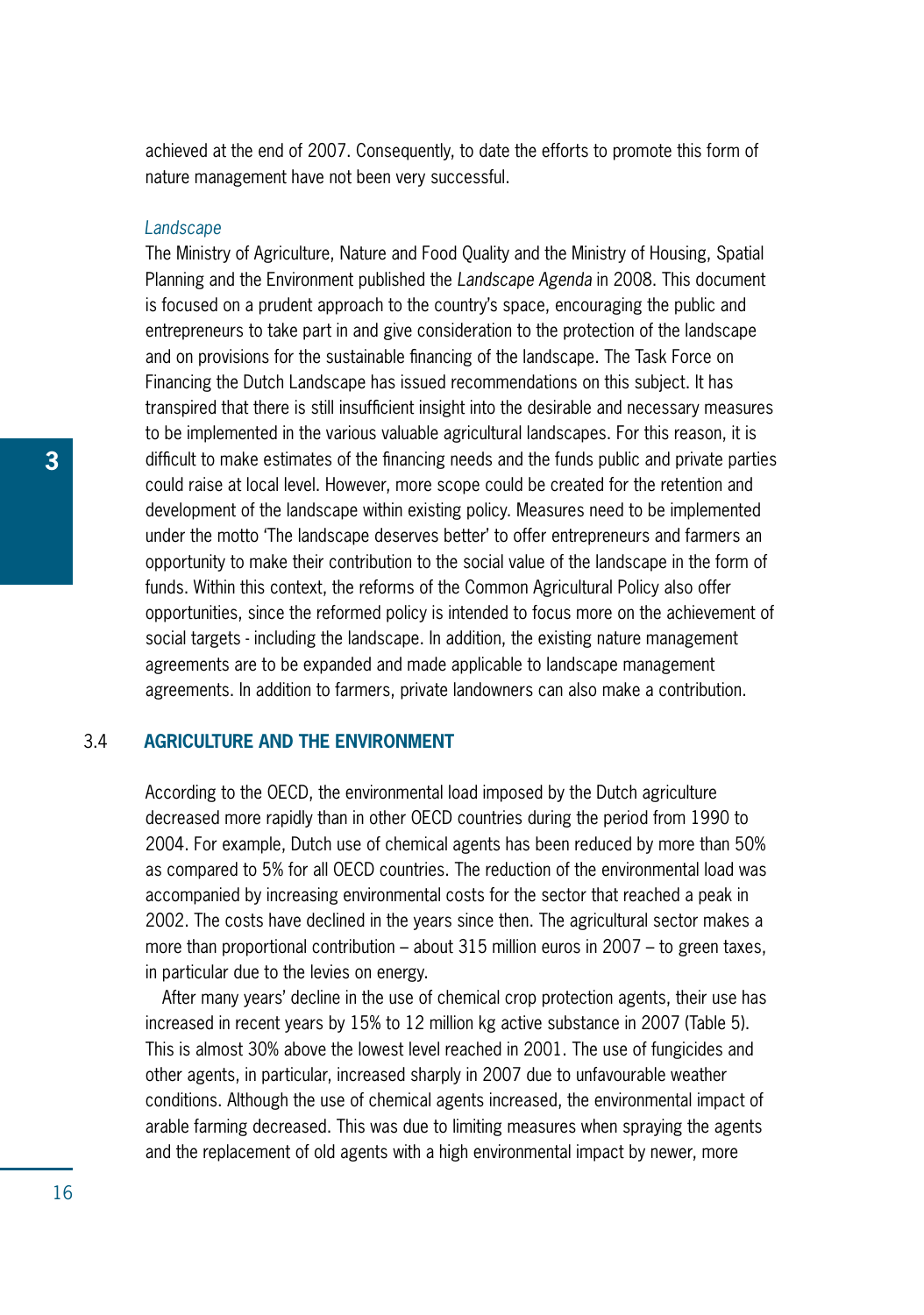| Table 5                                                                                                                   | Development of environmental impact of agriculture and horticulture.<br>1995-2007 |       |       |       |      |       |         |  |
|---------------------------------------------------------------------------------------------------------------------------|-----------------------------------------------------------------------------------|-------|-------|-------|------|-------|---------|--|
|                                                                                                                           |                                                                                   | 1995  | 2000  | 2004  | 2005 | 2006  | 2007(p) |  |
| Use of crop protection agents<br>(in million kg of active substance)                                                      |                                                                                   | 12.61 | 11.38 | 10.66 | 10.7 | 10.46 | 12.09   |  |
| Greenhouse gas emissions<br>(in billion kg CO <sub>2</sub> equivalents)                                                   |                                                                                   | 33.2  | 29.1  | 26.9  | 27.0 | 27.4  | 26.9    |  |
| Supply of nitrogen (N, kg per hectare)                                                                                    |                                                                                   | 472   | 394   | 351   | 344  | 347   | 343     |  |
| Supply of phosphates $(P_2O_6, kg)$ per hectare)                                                                          |                                                                                   | 140   | 125   | 102   | 108  | 104   | 103     |  |
| Ammonia emissions (in million kg)                                                                                         |                                                                                   | 179   | 139   | 120   | 121  | 120   | 120     |  |
| p: preliminary.<br>Sources: Plant Protection Service; RIVM/CBS (Statistics Netherlands), Milieucompendium, various years. |                                                                                   |       |       |       |      |       |         |  |

environmentally-friendly agents. At arable farms, the environmental impact per kg active **3** ingredient has been reduced by more than 40% since 2002, and the environmental impact per hectare by about 20%. It is not yet certain whether all the targets specified in the Sustainable Crop Protection Covenant - concluded between the authorities and the business community in 2003 - will be achieved in 2010.

During the period from 1995 to 2003, the agricultural sector's emissions of greenhouse gases were reduced by almost 20%, although the level has stabilised in recent years. This decline related to each of the three 'agricultural' greenhouse gases, although the reduction of nitrous oxide - primarily originating from manure and fertiliser - made the greatest contribution. This was primarily due to the manure policy. The reduction of methane emissions, primarily released by ruminants, is largely due to the reduction of the number of livestock. The decrease in  $CO<sub>2</sub>$  emissions, primarily originating from the greenhouse horticulture sector, is largely due to energy-saving measures. The *Clean and Efficient Agricultural Sector Covenant*, concluded in 2008 after difficult negotiations, stipulates that in 2020 the agricultural sector shall have reduced its greenhouse emissions by 30% from the level in 1990. It would appear that major efforts will be required to achieve this target. The Covenant assigns the agricultural sector an important role in the production of sustainable energy by means such as the cofermentation of manure. The  $CO<sub>2</sub>$  emissions from greenhouse horticulture have declined sharply in the last couple of years. This sector's use of co-generation plants has resulted in the greenhouse horticulture sector becoming a net supplier of electricity.

Dutch manure production reached a peak of about 95 million tonnes in the mid 1980s. Thereafter, the amount declined gradually to just under 70 million tonnes due to the milk quotas and the manure policy. Manure production has fluctuated around this level in the past five years. The mineral surpluses show the same trend. Although the mineral surpluses have decreased substantially since the 1980s, they have not decreased in recent years. At the same time, the concentration of nitrate in groundwater exhibited a decreasing trend, and is approaching the relevant target of the EU Nitrate Directive.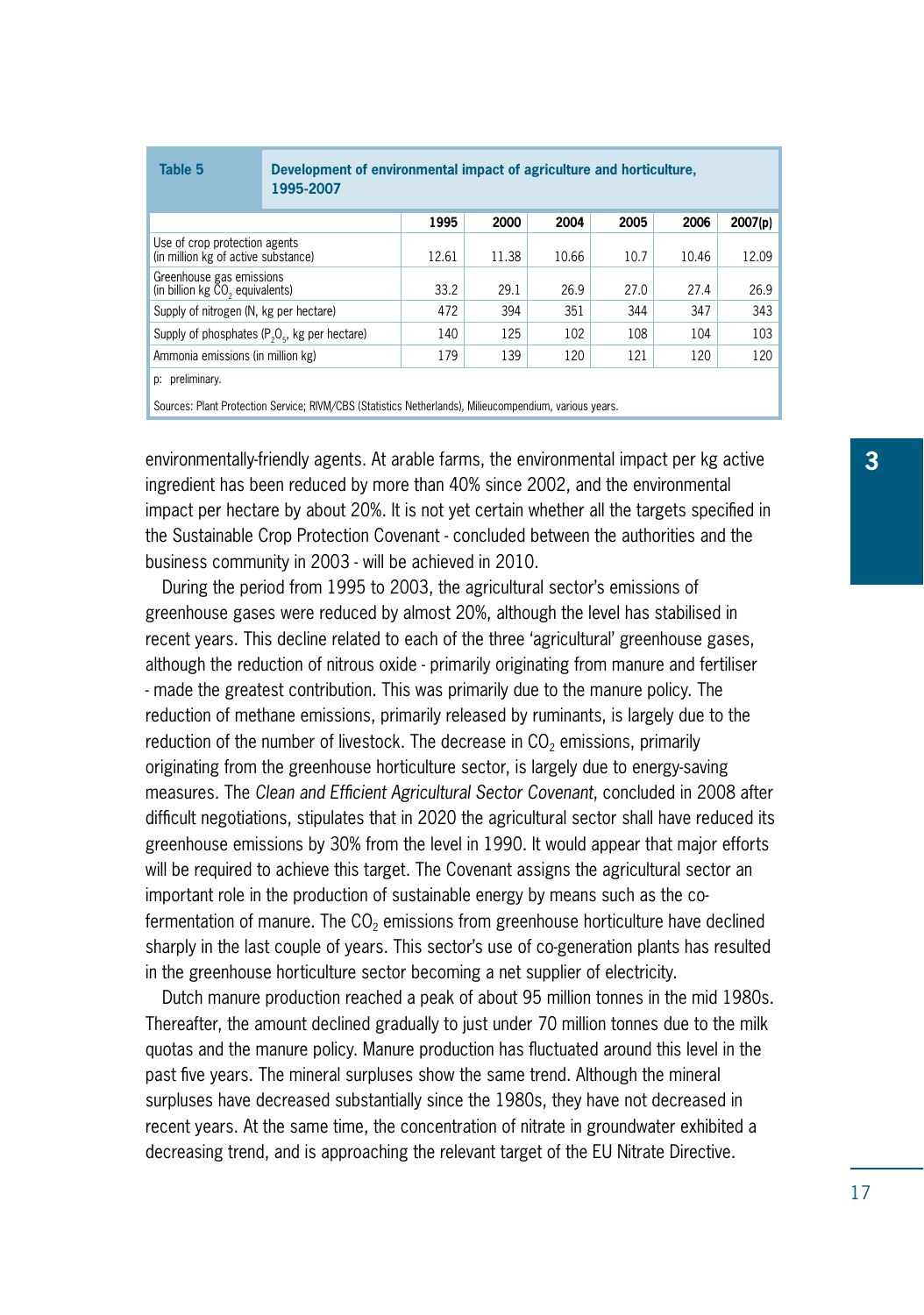The phosphate targets are much more difficult to achieve, since a large amount of phosphate has accumulated in the soil during the past decades.

The manure market has been in reasonable equilibrium in recent years, although the equilibrium is fairly unstable. If disposal in or outside the agricultural sector were to fall short of expectations or manure production were to increase, then the amount of manure that cannot be placed would increase rapidly and would in turn result in increasing disposal costs. Conversely, the disposal costs will decrease when more disposal opportunities become available.

Ammonia emissions have approximately halved since the mid 1980s, largely due to the compulsory low-emission application of manure, contraction of the number of livestock and dairy cows, changes in the composition of animal feed and, in recent years, the introduction of low-emission stalls. Ammonia emissions have not declined further in recent years: the emissions fluctuate around a level of 120 million kg, of which some 50 million kg originate from dairy cows. Although the achievement of the target for 2010 would appear to be feasible (emissions of a maximum of 114 million kg) the achievement of further reduction targets will probably be more difficult.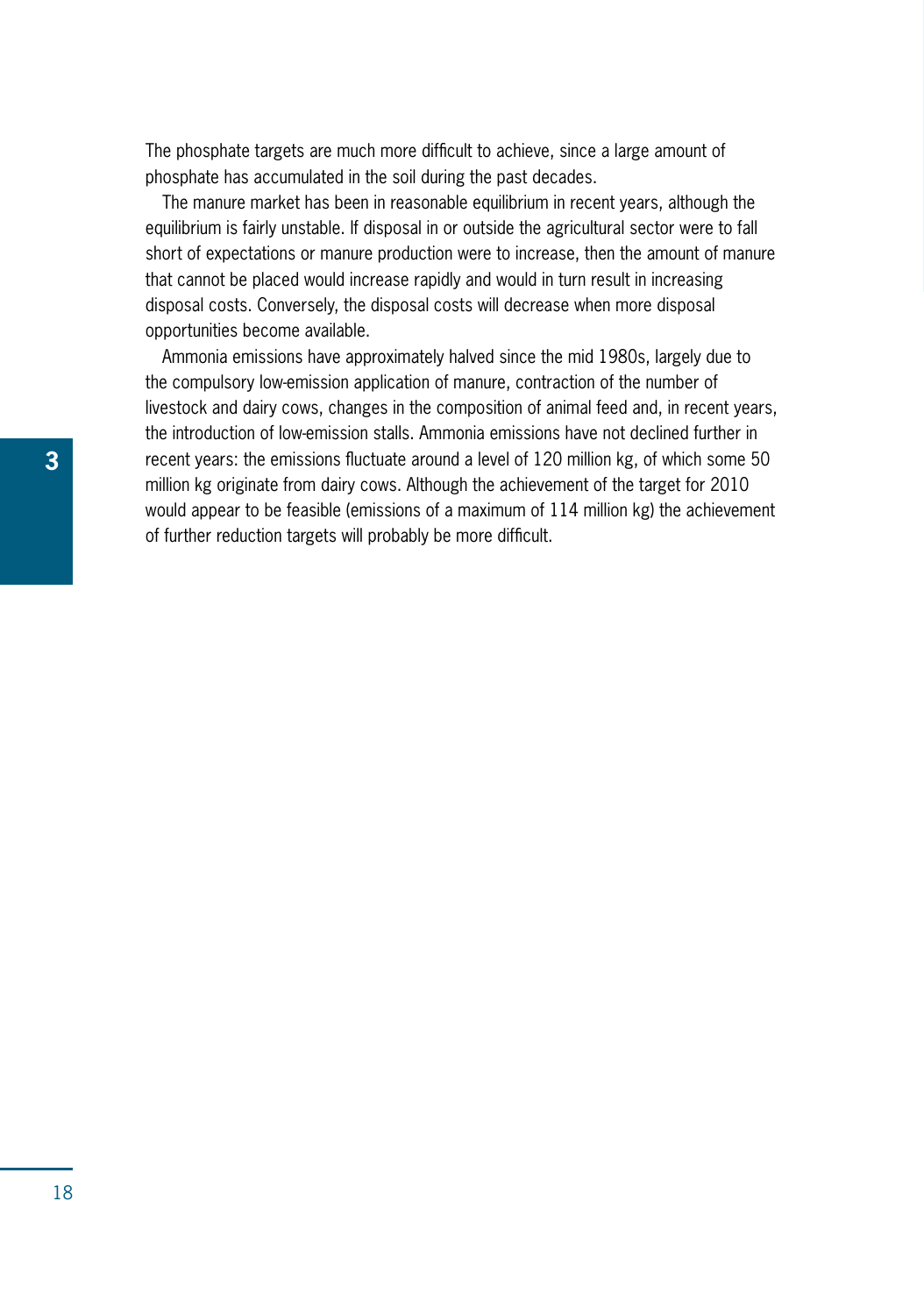# **Structure of the primary agriculture and horticulture sector**



The number of registered agricultural and horticultural holdings with a size of at least 3 dsu (Dutch size units) decreased by approximately 1,600 in the past year, a decrease of 2.1% (Table 6), lower than the average annual decline since the turn of the century (3.2%). The reasonably favourable operating results recorded in 2006 and 2007 achieved by virtue of the relatively high selling prices of milk and arable produce may have retarded the decline. The same is also applicable to the decreased price of milk quotas after 2006: in earlier years, the much higher quota prices made it easier for dairy farmers to terminate their operations.

The decline in the number of greenhouse horticulture holdings continued at unabated pace, and now amounts to a 40% contraction since the turn of the century. This is in part due to the fierce competition in horticulture markets, the sharp increase in energy prices until mid 2008, the need to invest in modernisation and the restructuring of a number of regions.

The decline in the number of holdings is a process that has been continuing for many decades. In the 1950s, 1960s and 1970s, the annual decline was approximately 2.5%. The decline was lower (1.6% per annum) in the following years until the mid 1990s, but increased significantly to 3.1% per annum in the period from 1995 to 2008. Although the number of holdings has decreased, production has increased in the longer term. Other indications for an increasing size of the holdings include the number of dsu, the amount of capital goods and the average area. The intensification of agricultural production

| Table 6                                                        | Development of number of holdings, number of workers and area of farmland,<br>1990-2008 |         |         |         |         |         |                         |  |
|----------------------------------------------------------------|-----------------------------------------------------------------------------------------|---------|---------|---------|---------|---------|-------------------------|--|
|                                                                |                                                                                         | 1990    | 1995    | 2000    | 2005    | 2008(p) | Change (%)<br>2007-2008 |  |
| Number of agricultural and horticultural<br>farms $(x 1,000)$  |                                                                                         | 124.903 | 113.327 | 97.483  | 81.330  | 75.160  | $-2.1$                  |  |
| Number of workers $\frac{1}{2}$ (x 1.000)                      |                                                                                         | 288.3   | 276.2   | 280.9   | 235.7   | 227.0   | 1.2                     |  |
| Area of farmland (x 1,000 ha)                                  |                                                                                         | 2.005.6 | 1.965.3 | 1.955.5 | 1.922.5 | 1.929.3 | 0.3                     |  |
| Excluding the workers who do not work on a regular basis.<br>a |                                                                                         |         |         |         |         |         |                         |  |

Source: CBS (Statistics Netherland) agricultural census, processed by LEI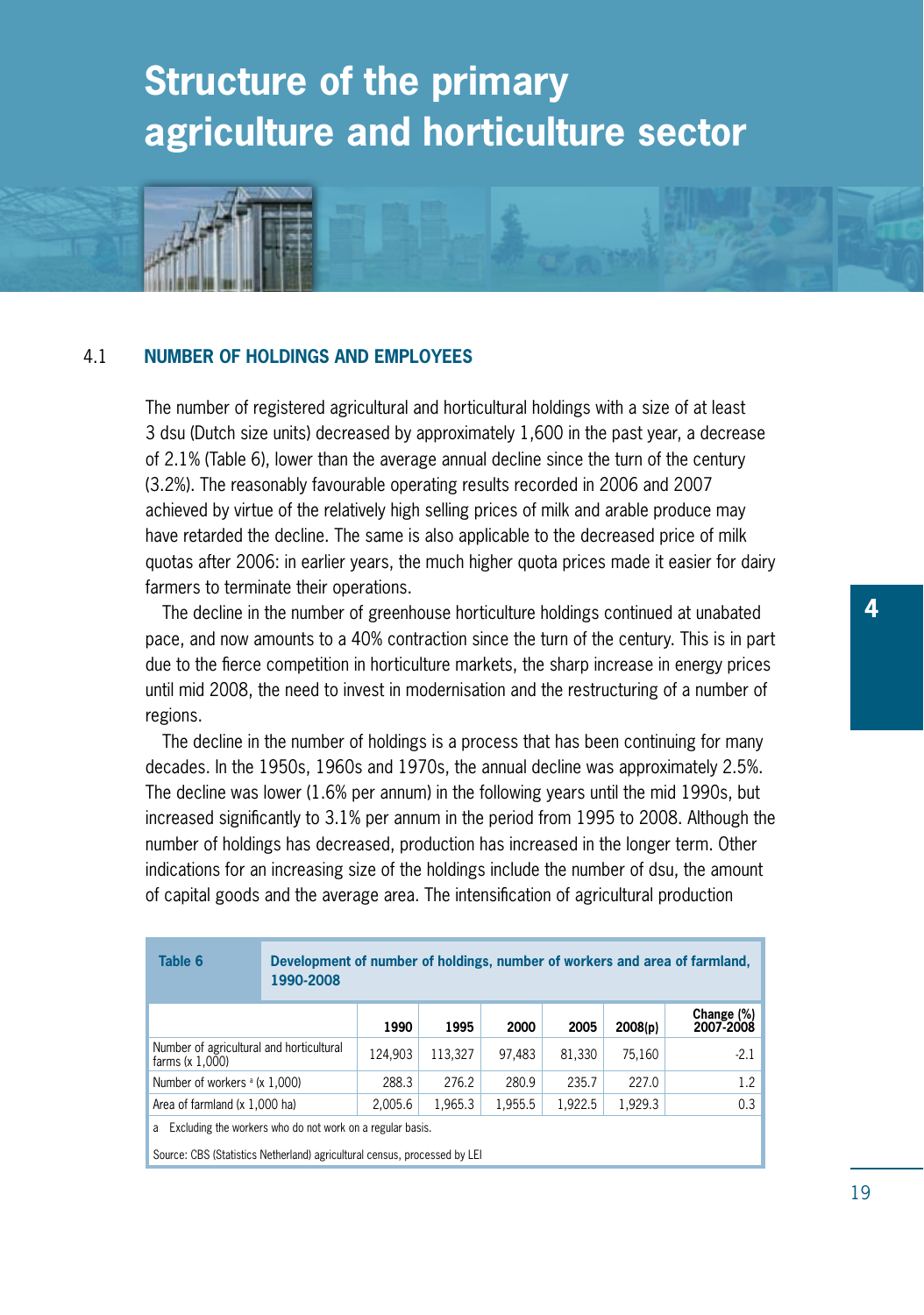resulted in increases in the dsu and capital goods per holding that are more rapid than the increase in the average area. The average area has more than quadrupled from approximately 6 to 26 hectares since 1950.

#### *Increasing diversity*

Although increases in scale are the dominant trend in the development of the agricultural and horticultural sector, a form of dichotomy would appear to be emerging: the share of the smaller holdings (to 40 dsu) has remained unchanged since 1995 (43%) whilst the share of the larger holdings (more than 100 dsu) increased from 22% to 29% and the share of the intermediate group decreased from 35% to 27%. The relatively less sharp decline in the number of smaller holdings is in part due to the influx of holdings that are being gradually run down, for example on the termination of milk production. In addition, the majority of the income of the smaller holdings originates from outside the company, such as a job elsewhere and state old-age and other pensions: at the holdings with a size of about 16-40 dsu this amounts to an average of two-thirds of the total income. These holdings are more of a hobby than a source of income. There can also be other reasons for maintaining a holding, such as tradition and a feeling of attachment to the holding, as well as the retention of the operating capital.

### *Labour*

The primary Dutch agriculture and horticulture sector offered jobs to about 227,000 heads of the holdings, other members of the families and permanent employees in 2008, a slight increase (1.2%) in comparison with the previous year (Table 6). However, when viewed over a longer period, the number of jobs is decreasing due to increases in scale and rising labour productivity. The total number of jobs (excluding temporary employees) has decreased by more than one-fifth since 1992. In addition, the rate of decline has increased since the turn of the century, a period in which the pace of increases in scale has accelerated. The decline in the number of jobs is at the expense of the jobs available to members of the family: the size of this group has contracted by one-third in the period from 1992 to 2008, whilst the number of permanent employees has increased by nearly one-fifth. As a result of this development, the family members' share of the total number of jobs fell from 79% in 1992 to 68% in 2008. In addition to family members and permanent employees, the horticultural sector, in particular, calls in temporary employees such as students, housewives and workers from Central and Eastern Europe. These temporary employees can be employed by the holding or contracted from third parties, usually temporary employment agencies.

### *Organic farming*

Following a number of years of a slight decline in the area allocated to organic farming in the Netherlands, the area increased in 2008, and has now passed the 50,000 hectare level for the first time. However, organic farming's 2.6% share of the total area of agricultural land in the Netherlands is lower than the EU average of more than 4%, and of the share in various EU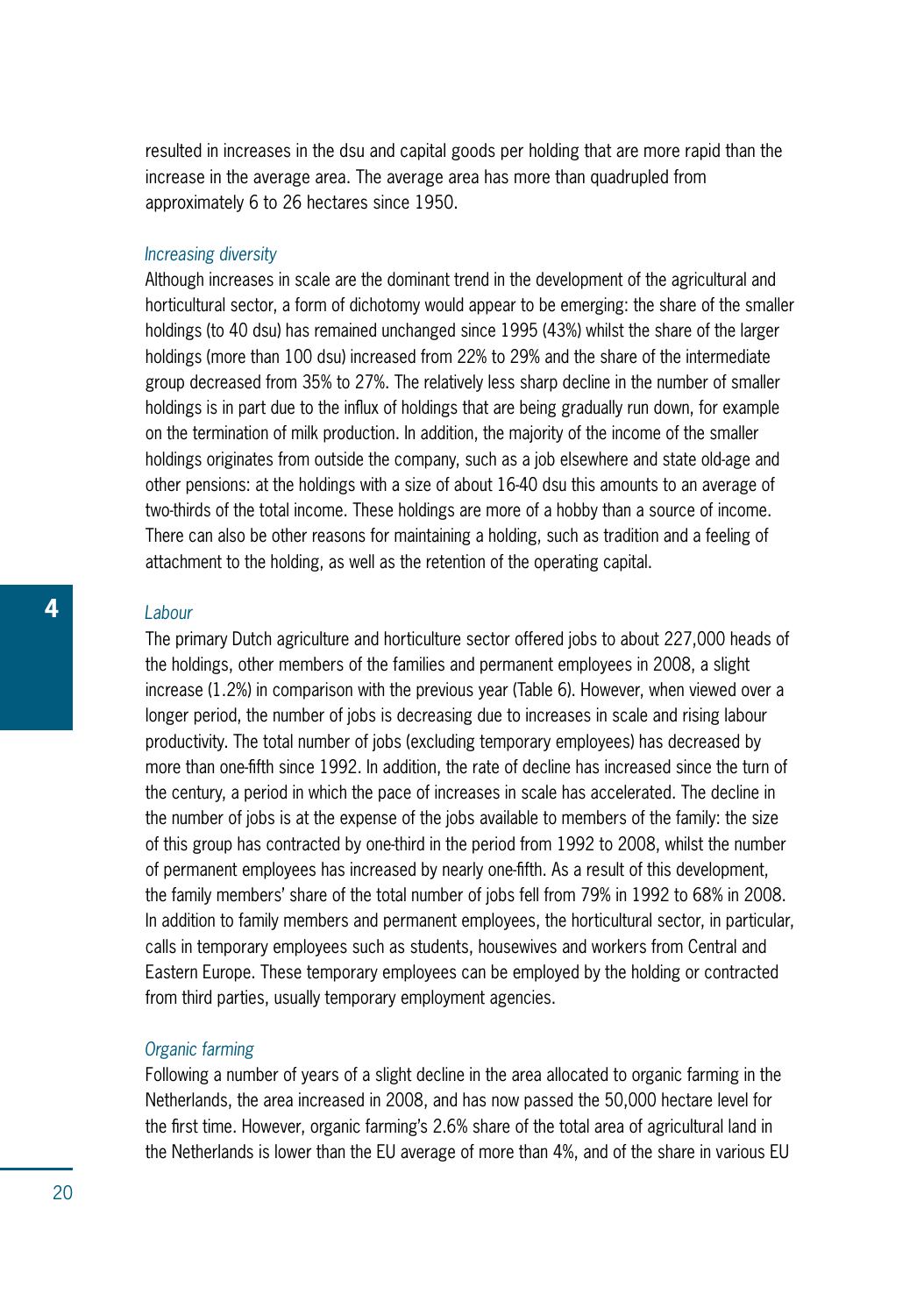member states closer to the Netherlands including Denmark, Germany, Italy and the United Kingdom. Alongside the increase in area, for the first time in some years the number of Dutch organic holdings also increased slightly to 1,395 holdings in 2008.

### 4.2 **Land and capital**

The area of cultivated land has decreased by approximately 6,000 hectares a year since the turn of the century, an annual decrease of 0.3% (Table 6). 53% of the total more than 1.9 hectares of cultivated land is now in use as grassland (permanent, temporary and natural grassland), 13% for green maize, 30% for other arable land, 5% for open-field horticulture and 0.5% for greenhouse horticulture, a distribution that differs little from that in 1990.

Agricultural land will continue to be allocated to new functions in the future, such as housing, work, recreation and nature. A recent study of the prospects for the Dutch agricultural sector assumed a 3% decrease in the area of agricultural land during the period from 2005 to 2020, which is approximately equal to the current trend. This decrease shall, in particular, be to the detriment of the area of arable land.

Following a decline during the period from 2001 to 2004, the agricultural land price increased from 29,500 euros per hectare in 2006 to 36,500 euros in 2007. This increase would appear to have come to a halt in the 2nd half of 2008. The average land price is estimated to amount to 39,000 euros per hectare for the whole of 2008.

### *Production and payment rights*

In some agricultural sectors, production rights or quota determine the volume of the production of each farm. However, payment entitlements (that follow from the reform of the CAP) do *not* determine the volume, since they grant the right to an annual farm payment (decoupled income support). Both production and payment entitlements are transferrable in the Netherlands. In contrast to the motives for the purchase of production rights or quota - the need to develop the holding by increasing its scale - the motives for the purchase of payment entitlements lie more in the acquisition of a supplementary income in the coming years. The prices for these payment entitlements are influenced by the policy conducted by the European Union and the Dutch authorities, and by the market conditions in and prospects for the relevant sector.

The milk quota purchase price amounted to about 24 euros per kg fat in 2008/2009, significantly lower than the customary price of about 50 euros until 2006 but above the lowest level to date, in 2007, of about 15 euros. However, the price was below 20 euros at the beginning of the 2009/2010 quota year (at the end of March). This decline is in part due to the abolition of the quota regulations in 2015. However, the major reason for the current decline in price is the sharp fall in the price of milk during the course of 2008 and the first months of 2009. This makes investing in milk quotas less interesting.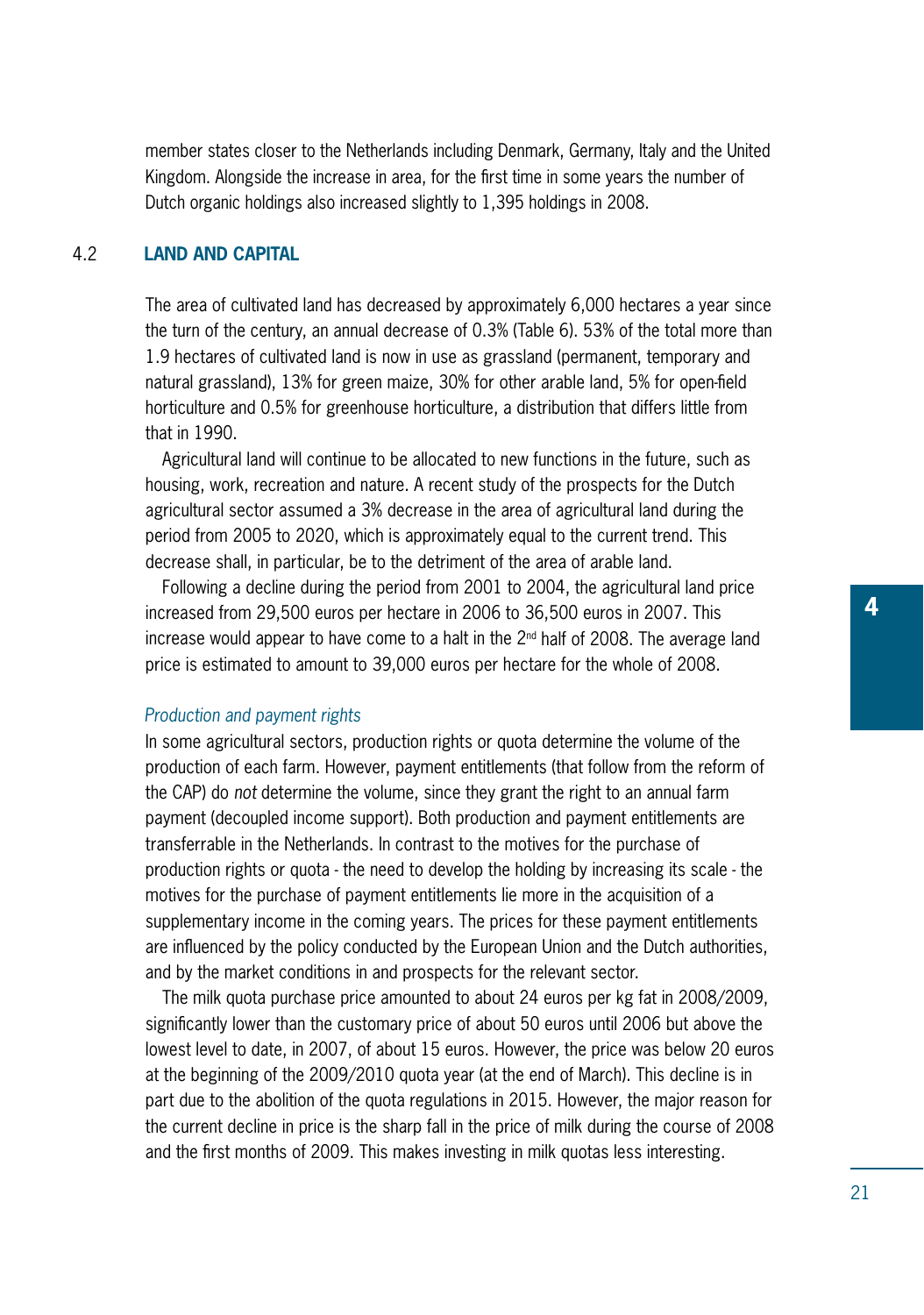Moreover, with the decline in the price of milk, dairy farms have reduced scope for investments.

In 2008/2009, the average price of payment entitlements was more than twice the annual farm payment. The value of the entitlements remains low, at least when viewed from the perspective of the long-term continuation of the farm payments. This is in part due to the apparent lack of priority that agricultural entrepreneurs assign to investments in payment entitlements: they prefer to invest in the development of their holding by making investments in milk quotas, animal rights, land and buildings, etc. A second reason for the low value - or short return time - of payment entitlements is the uncertainty about the continuation, amount and form of the farm payments. The Health Check agreement has now provided certainty about the increase in the modulation discount on farm payments in the coming years. However, there is still uncertainty about the possible changeover from the 'historic system' now used in the Netherlands to a system of equal amounts per hectare. The Minister of Agriculture, Nature and Food Quality's *Outlook on the CAP* also mentions the possibility of the remuneration of social values (or services provided to society) funded by the farm payments, a suggestion which may cause doubts amongst potential purchasers of payment entitlements. The abolition of the separate set-aside payment entitlements on

1 January 2009 probably had virtually no effect on the price of 'ordinary' purchase entitlements: the number of these fallow payment entitlements was modest in comparison with the approximately 1.5 million 'ordinary' entitlements. This is also applicable to the simultaneous revocation of the rule stipulating that the seller had to have used at least 80% of the rights prior to the sale. The rule revoked earlier (in 2008) - stipulating that ordinary payment entitlements could not be assigned to land used for the cultivation of potatoes (other than starch potatoes), vegetables or fruit - also had no noticeable effect on the market price of the entitlements.

# 4.3 **Animal health and animal welfare**

Recent outbreaks of animal diseases in Europe, the increased transport flows of animals and the expansion of the EU have resulted in animal health being assigned a high place on the European agenda. The ambition of the 2007 *Dutch Animal Health National Agenda* is to elevate the health of animals to a higher level. The Agenda endeavours to ensure that animal holders shall adopt a prudent and expert approach to their animals by 2015, and that they shall be able to call in adequate veterinary care.

One of the major changes in the approach to the control of infectious animal diseases is the use of vaccination rather than the slaughter of infected or potentially infected animals. Vaccination is an excellent means of controlling animal diseases. Nevertheless this was not an option, since the meat and milk from vaccinated animals was not admitted to most countries receiving Dutch exports. However, society no longer accepts the large-scale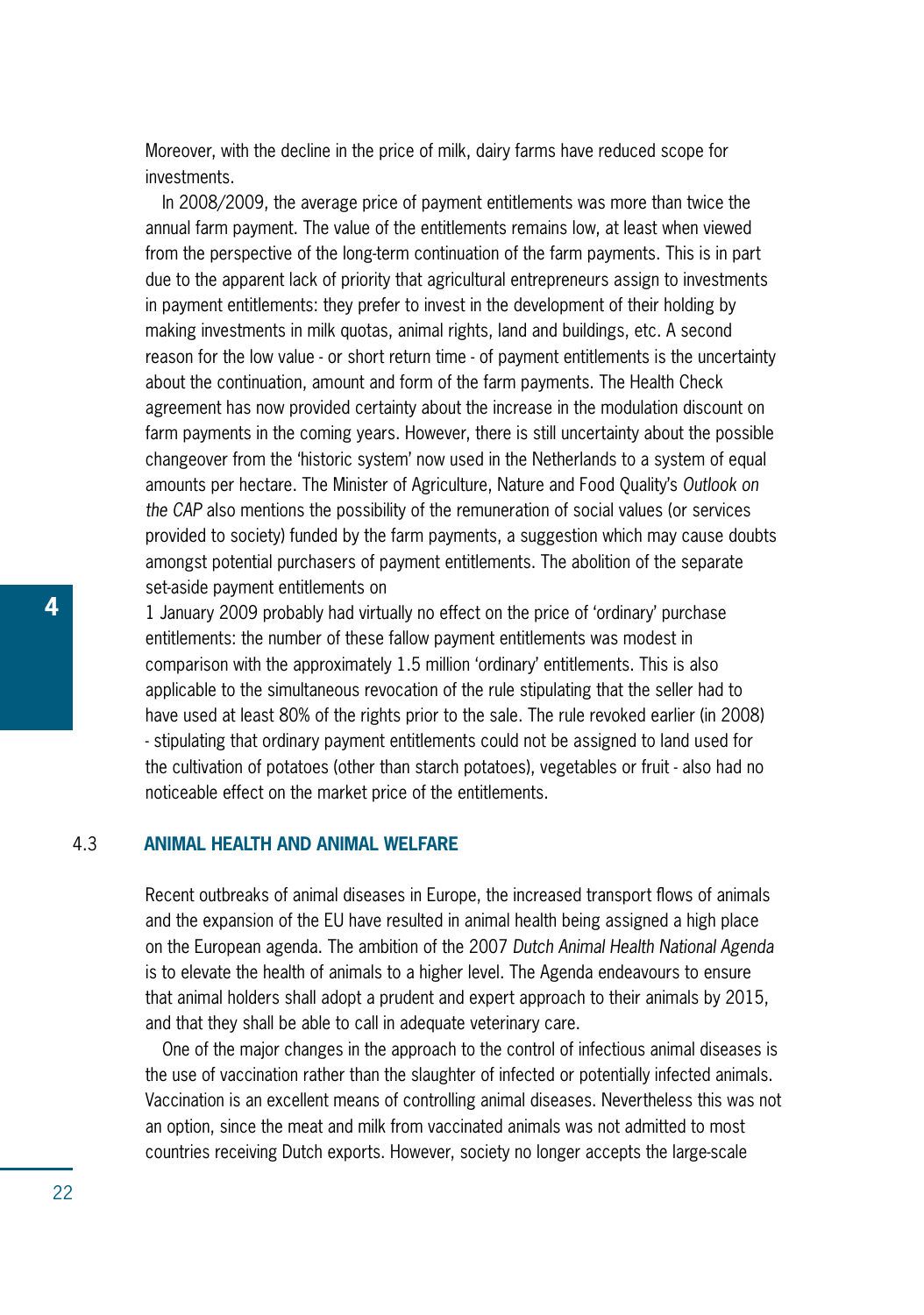slaughter of animals, and the Netherlands has developed into the advocate of vaccination within the EU. At the moment, the Netherlands is relatively isolated in its role as an advocate of vaccination, although the policy is in flux in Germany and, following the recent outbreak of foot-and-mouth disease, in the United Kingdom. Nevertheless, for the time being the marketing of products from vaccinated animals remains a problem.

Another major element of the *Animal Health National Agenda* relates to the approach to major animal diseases that can occur at individual farms, such as lameness, fertility and respiratory disorders (such as App, mycoplasma, IBR and, paratuberculosis infections). In addition to the resultant reduction of animal welfare, animal health problems can result in substantial economic loss due to the treatment and vaccination costs, wastage, slaughter anomalies and stragglers. A number of these animal health problems on individual farms are caused by the design of the stalls, the feed, the breeding operations, and the farm management. During recent years, the emphasis was, in particular, placed on the prevention of highly-infectious diseases and zoonoses - infectious diseases that can be transmitted from animals to humans - and less attention was devoted to other diseases that can cause problems at farms. Close farm operations and hygiene measures play an important role in controlling these diseases.

The Dutch government's animal-welfare policy is laid down in the *Animal Welfare Policy Document* which is in part based on the European *Animal Welfare Action Plan 2006-2010*. One of the major targets relates to the development of new, integral sustainable stall systems. Stalls of this nature would, for example, obviate the need for medical interventions on animals, such as docking tails and cutting the canine teeth of pigs or trimming the beaks of laying hens. By 2011 5% of the stalls in the livestock sector must be integral sustainable stalls, with intermediate targets of 1.2% in 2009 and 2.8% in 2010. In 2009 2.2% of the almost 100,000 stalls for cattle, pigs and poultry were integral sustainable stalls, and 0.6% of the stalls under construction were integral sustainable stalls. This amounts to a total of 2.8%, equal to the intermediate target for 2010.

A number of organisations in the meat sector and retail trade are collaborating in the abolition of the castration of piglets without anaesthetic from 2015. In advance of this abolition, Dutch supermarkets sell solely fresh pork from piglets castrated under anaesthetic. A major research programme has been set up in the Netherlands and the EU with the intention of rendering the castration of piglets completely superfluous. A similar programme has begun that is designed to obviate, within the space of some ten to fifteen years, the need to dock the tails of pigs now carried out to prevent pigs from biting each other's tails.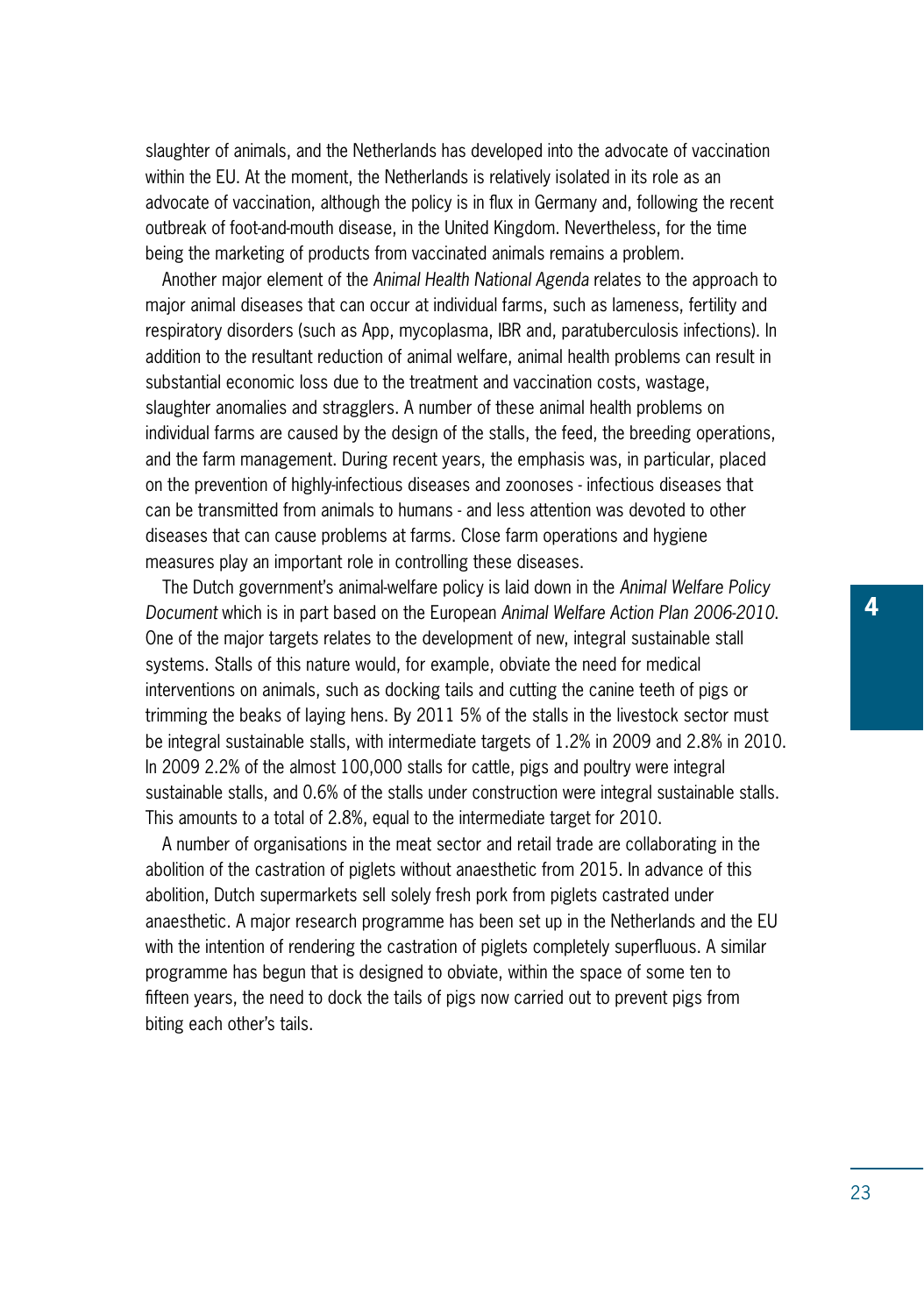# **Production and income development**



# 5.1 **Production and income development in the agricultural and horticultural sector**

The primary Dutch agriculture and horticulture sector's gross production value of 23.6 billion euros in 2008 was almost 3% higher than in 2007. This increase is primarily due to a larger volume. Arable farming prices decreased by an average of more than 10%. The greatest decline was for cereals, although the year's prices for potatoes also declined sharply. The horticultural sector's value increased slightly due to a higher volume accompanied by lower prices. The price movement in the fruit sector, which recorded higher prices, contrasted with the rest of the horticultural sector, which recorded prices at or below the 2007 level. In the livestock sector, prices increased with a greater volume. The production of milk increased due to the expansion of the quota: the average milk price was also higher, in particular due to the higher prices in the first half of the year. In the intensive livestock farming sector, the price of pigs was particularly good after the very low level in 2007. Prices declined at the end of 2008 under the influence of the recession and the decreasing exports.

It should be noted that both 2007 and 2008 were years with two faces. The tight markets and high energy prices resulted in rapidly increasing prices - both of a number of income items and cost items - in 2007. Although these prices remained reasonably stable at the beginning of 2008, they fell sharply later in the year. Although some of the 2008 prices were above the 2007 level, the general trend was one of decline. This dull mood continued at the beginning of 2009.

### 5.2 **The results of the average agricultural and horticultural holding**

The operating income of the average agricultural and horticultural holding was relatively low during the period from 2001 to 2004. A significant improvement was evident in subsequent years, and the average farm family income increased to more than 57,000 euros per holding in 2007. The forecasts indicate a sharp decrease in 2008, to about 32,000 euros per farm (Table 7). A rapid decrease of this nature between 2 years had not been seen before. The income level is approximately the same as in 2002 and a number of years in the 1990s, although it should be noted that the figures have not been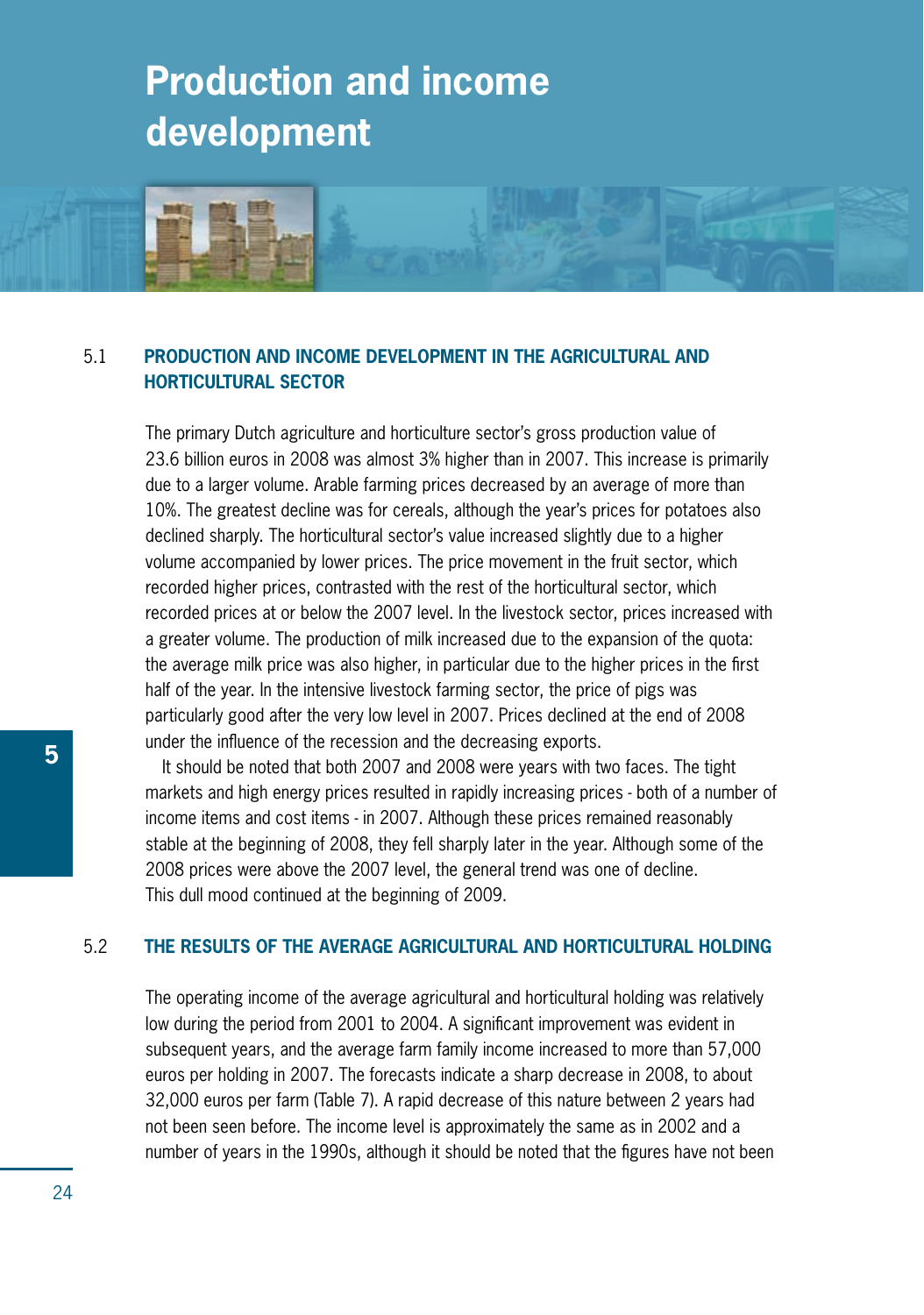| Table 7                                | Results (x 1,000 euros per holding) on the average agricultural and<br>horticultural holding, 2001-2008 |       |           |       |       |          |  |  |  |
|----------------------------------------|---------------------------------------------------------------------------------------------------------|-------|-----------|-------|-------|----------|--|--|--|
|                                        |                                                                                                         |       | 2001-2005 | 2006  | 2007  | 2008 (p) |  |  |  |
| Gross returns                          |                                                                                                         | $(+)$ | 275.8     | 325.9 | 383.1 | 388.1    |  |  |  |
| of which agricultural production (%)   |                                                                                                         |       | 94.1      | 91.2  | 90.8  | 90.7     |  |  |  |
| subsidies (%)                          |                                                                                                         |       | 2.9       | 4.9   | 4.5   | 4.6      |  |  |  |
| secondary activities (%)               |                                                                                                         |       | 3.1       | 4.0   | 4.7   | 4.7      |  |  |  |
| Paid costs and depreciations           |                                                                                                         | $(-)$ | 237.5     | 273.8 | 325.1 | 355.1    |  |  |  |
| Farm family income                     |                                                                                                         | $(=)$ | 39.3      | 51.8  | 57.5  | 32.5     |  |  |  |
| Idem per unpaid annual working unit    |                                                                                                         |       | 27.4      | 36.0  | 39.9  | 22.6     |  |  |  |
| Income from outside the farm           |                                                                                                         | $(+)$ | 11.6      | 18.6  | 19.5  | 19.5     |  |  |  |
| of which labour                        |                                                                                                         |       | 5.5       | 7.7   | 8.8   | 8.8      |  |  |  |
| other income                           |                                                                                                         |       | 6.1       | 10.8  | 10.7  | 10.7     |  |  |  |
| <b>Total family income</b>             |                                                                                                         | $(=)$ | 50.8      | 70.4  | 77.0  | 52.0     |  |  |  |
| Taxes                                  |                                                                                                         | $(-)$ | 3.4       | 3.8   | 8.4   | 8.4      |  |  |  |
| Family spending                        |                                                                                                         | $(-)$ | 37.5      | 43.5  | 47.1  | 44.6     |  |  |  |
| <b>Savings</b>                         |                                                                                                         | $(=)$ | 10.0      | 23.1  | 21.5  | $-1.0$   |  |  |  |
| Source: Farm Accountancy Data Network. |                                                                                                         |       |           |       |       |          |  |  |  |

corrected for inflation and that the size of the average holding has increased greatly. Although the average income per holding has increased slightly since 2007, the costs have increased much more rapidly. More than 90% of the gross returns is comprised of agricultural production. Both subsidies and other income - such as income from diversification operations, the production of energy, recreation and contract work - account for less than 5% of the total, although there are major differences between holdings.

In addition to operating income, many holdings also have income from other sources (such as income from employment outside the farm, savings, investments and benefits). This income has increased sharply in recent years. After the deduction of taxes, which have also increased in the past years due to the higher income, the average holding has slightly negative savings. Savings are necessary to increase the holding's equity and are, in principle, available for investments in expansion. In the years since 1990, 2002 was the sole year in which, on average, all holdings drew down on their assets. Although the average results were low in a number of years (1992, 1993 and 1999), the savings were just positive.

#### *Differences in income*

The organisation of the holdings - and, consequently, the results and income - varies greatly between holdings. On average, each holding has about 1.4 unpaid annual working units (ALUs). The number of unpaid ALUs is 1 or less at about 30% of the holdings, primarily smaller holdings at which the labour effort is limited and provided in full by unpaid help (family input). The total labour effort is more than 1 ALU at just one holding in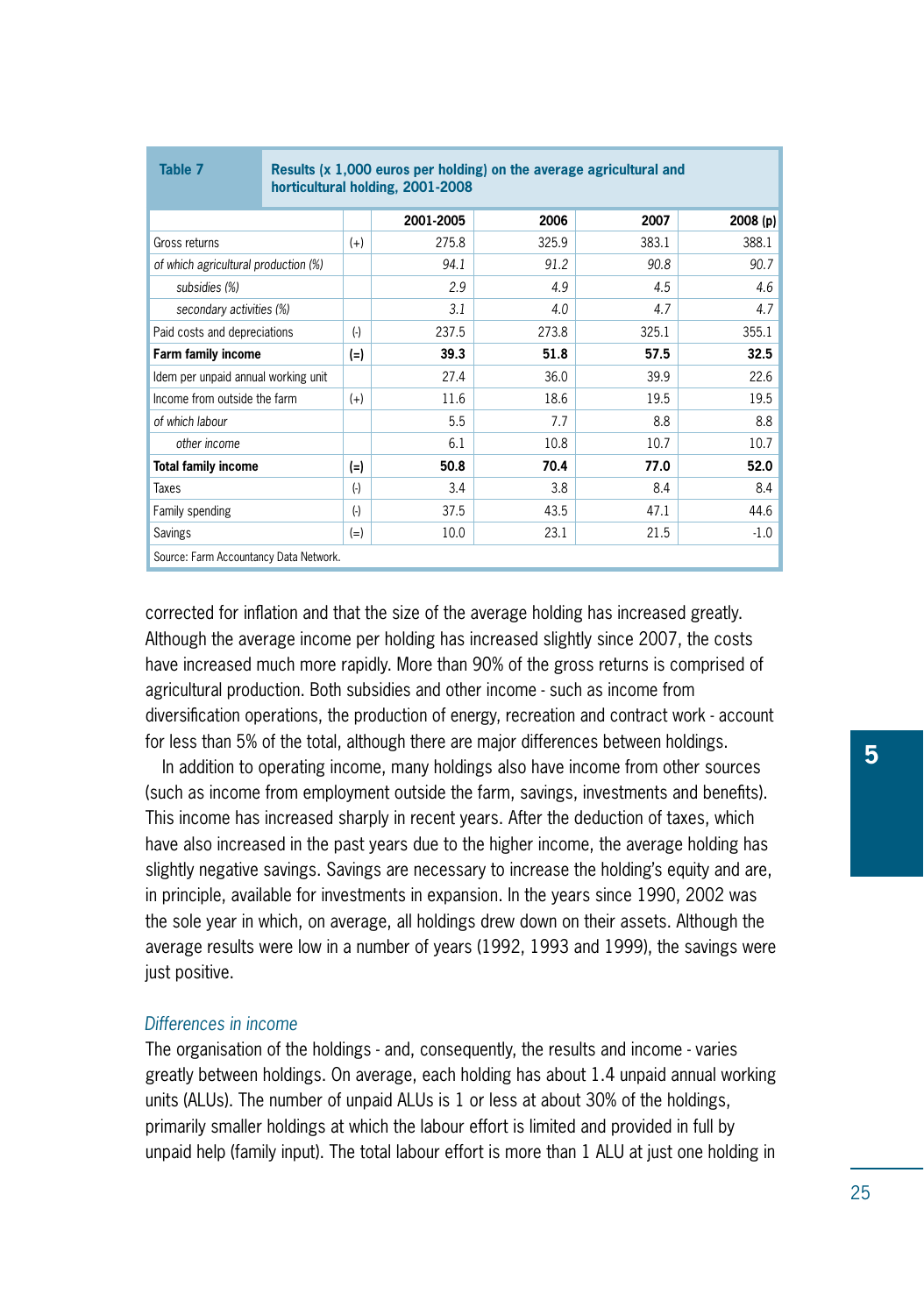three, where the - on occasion, large - labour effort is provided by paid employees.

The operating income is usually expressed in terms of euros per unpaid ALU. This approach relates the income to the most important factor, the family input. The costs that are taken into account for this input amount to an average of more than 50,000 euros per unpaid ALU. The income that is generated varies by year. During the period from 2001 to 2007, the worst years were 2002 and 2004, with an amount of about 22,000 euros per unpaid ALU; 2007 was the best year, with an amount of approximately 40,000 euros (Figure 3). In spite of the average high level, many holdings nevertheless recorded a negative or very low amount. Conversely, one in three ALUs generated an income of more than 50,000 euros and one in ten of more than 100,000 euros. These ALUs generally work at large holdings with products that command high prices. Forecasts indicate a sharp decline in the results for 2008 and, consequently, the distribution of the ALUs between the income classes will be much less favourable.



#### *Three-quarters of the holdings receive farm payments*

Farms and horticultural holdings received farm payments totalling an average of more than 14,000 euros in 2007. About one in four holdings did not receive payments. The average operating income of these holdings amounted to almost 62,000 euros. More than one-fifth of the total payments (22%) were destined for holdings receiving farm payments of more than 50,000 euros. Four per cent of the holdings fall in this category: the payments account for an average of 10% of the proceeds and 36% of the operating income. Farm payments are also a major constituent of the income of holdings with a high income.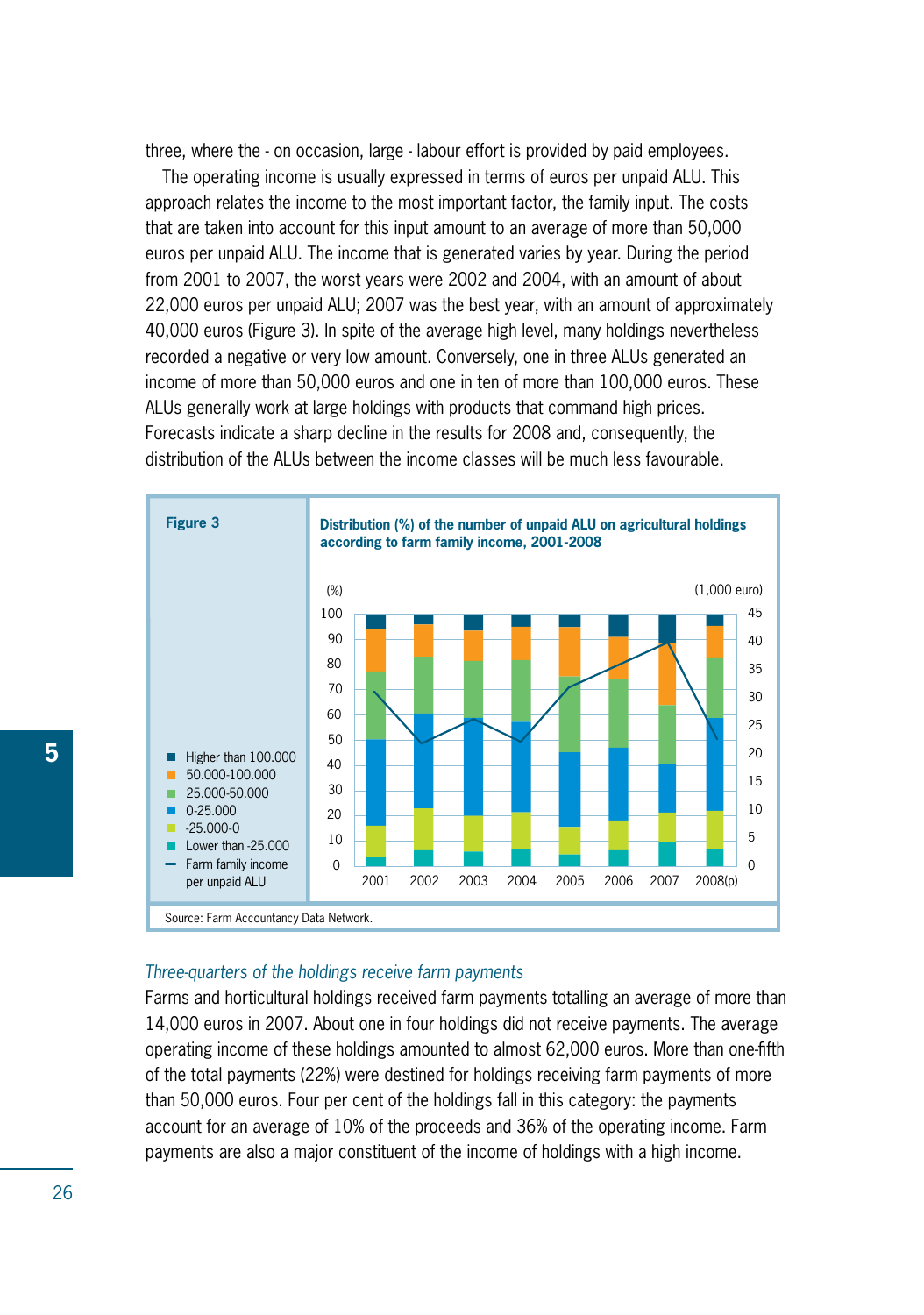A large number of holdings (29%) received farm payments of a maximum of 10,000 euros. The average income of these holdings is low - about 8,500 euros - and, consequently, is greatly influenced by the income from farm payments.

23% of the total payments were destined for holdings with an income of less than 25,000 euros. Holdings with an income of more than 50,000 euros received 72% of the payments. On average, holdings receiving low payments are smaller than holdings receiving high payments. Virtually all holdings in the arable, dairy and veal farm sectors received farm payments: virtually no holdings in the greenhouse horticulture sector received farm payments.

### *Operating income by type of holding (estimates)*

The operating income of the average dairy farm is estimated to amount to 35,000 euros average income in 2008, a sharp decline as compared to 2007: in spite of the high price of milk, income fell due to the increased price of feed. The average income per unpaid ALU of arable farms in 2008, 25,000 euros, was significantly lower than in 2007. This fall was due to lower selling prices that were not compensated in full by the increased yield per hectare. Pig farmers enjoyed a somewhat better year than the very poor year of 2007. Income per unpaid ALU amounted to 8,000 euros. Although the holdings' turnover and growth increased sharply, these were largely nullified by the higher feed costs. The income of laying-hen holdings fell substantially from the level in 2007, and amounted to an average of 9,000 euros per unpaid ALU: the higher yields did not compensate the higher feed costs. The broiler sector also had a poor year, primarily due to the increased compound feed prices (+20%): the income per unpaid ALU was minus 7,000 euros. Estimates indicate that the income of specialised veal holdings will amount to 32,000 euros per unpaid ALU. In the greenhouse horticulture sector, the average income per unpaid ALU is expected to decrease to about 9,000 euros, primarily due to the lower proceeds as a result of the lower than forecast prices. Incomes fell in the greenhouse vegetable sector, in particular. Estimates indicate that the average income per unpaid ALU in the mushroom sector will amount to 27,000 euros, substantially lower than in the good years of 2006 and 2007. The results are low in the outdoor vegetable cultivation sector (on average, 22,000 euros per unpaid ALU), although the amounts vary greatly between holdings since they are dependent on the crops cultivated by each holding. The estimated income in the fruit cultivation and tree nursery sectors differs little from the income in 2008 (35,000 euros and 45,000 euros per unpaid ALU respectively). Bulb growers recorded a negative average income for the first time in many years, approximately minus 14,000 euros per unpaid ALU, due to the static exports and the resultant below-forecast prices. The price of a number of flowers was nothing less than disastrous, in part due to the high exchange rate of the euro. The bulb sector, more than other sectors, is dependent on exports to destinations outside Europe.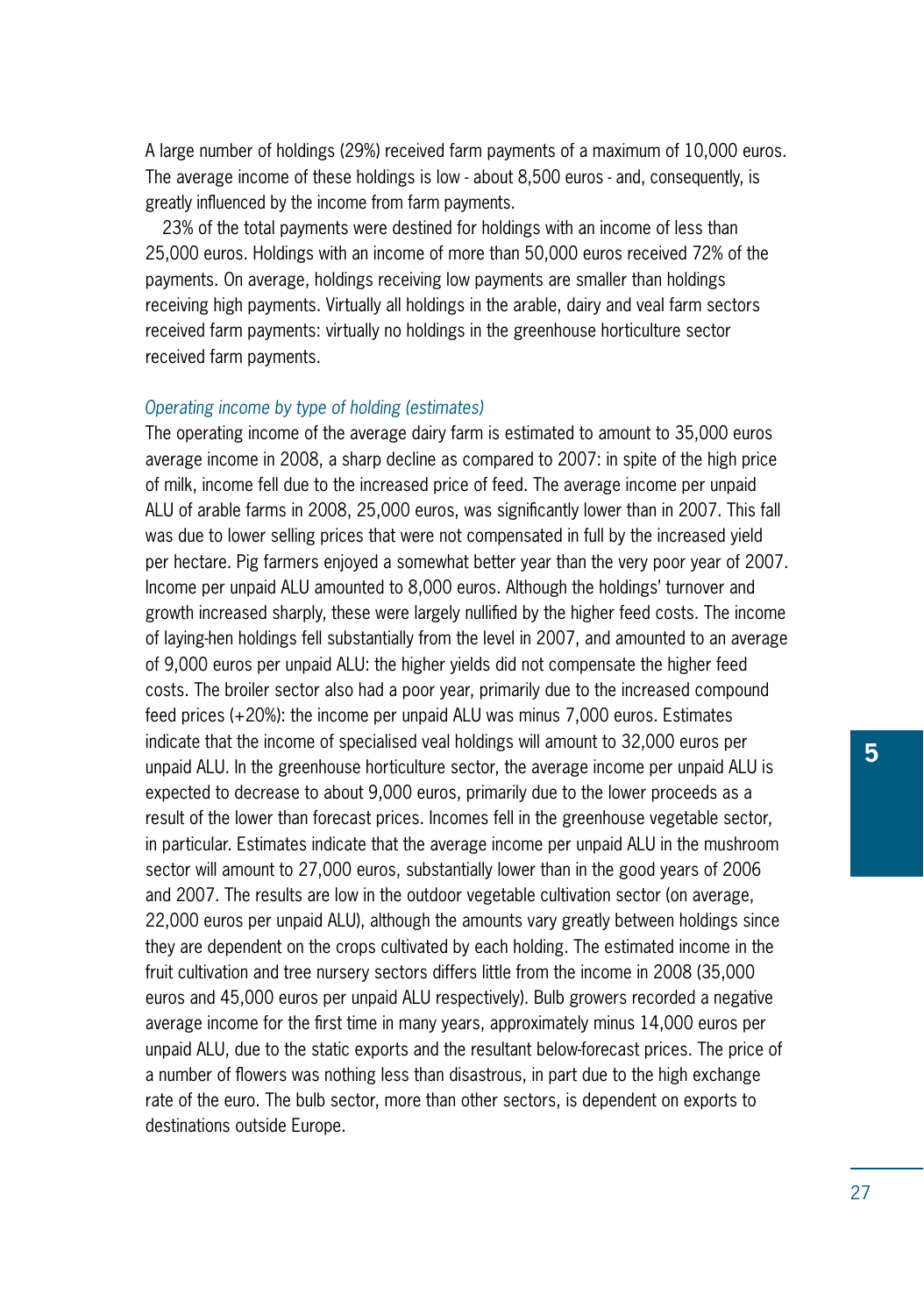#### *Assets*

The value of the average agricultural and horticultural holding was around 1.95 million euros at the beginning of 2008. Around 40% of this is in the land and 14% in intangible assets, largely milk quotas.

The dairy farms were traditionally the holdings with the highest average value. However, they were passed by greenhouse horticultural holdings in 2007. This was due to the major investments made by many holdings in this sector: revaluations and increases in scale also played a role.

The equity (business and private) of agricultural holdings increased by an average of 22% to more than 1.2 million euros between 2003 and 2007. In addition to the annual savings, the development of the holdings' equity is determined or largely determined by increases in the value of production resources (such as land, buildings and production rights) and by gifts and inheritances.

Arable farms, with average equity of more than 1.5 million euros, had the highest equity in 2007. This sector's equity has increased sharply in recent years due to the growth in the size of the holdings, the increased value of the production resources in 2005 and 2007, and the excellent operating results recorded in 2006. The equity of dairy farms increased in the years until 2005, but has since fallen due to the declining value of the milk quotas. This decline will continue in the coming years due to the abolition of milk quotas in 2015. Savings and the increased value of the land will need to retain the dairy farms' equity at the current level. The greenhouse horticulture sector recorded the greatest increase in equity during the past years: equity increased by 70%. This increase was largely due to the increasing value of the land and other tangible assets (greenhouses and equipment). Most pig farms have little land and, on average, the lowest equity. The movements in their equity are greatly dependent on the movements in the operating results.

#### *The importance of sufficient equity*

The equity of agricultural holdings serves primarily as a buffer to absorb fluctuations in income and, consequently, is the most important source of the funds required to support the entrepreneur's family when incomes are low. In addition, entrepreneurs perceive the development of the value of the holding as by far the most important basis for the accrual of their pension: this is applicable to all entrepreneurs in all agricultural and horticultural sectors. However, it should be noted that the pension available to the parents is greatly decreased when their holding is passed on to the next generation: holdings taken over by the children are often viable solely when the parents leave equity in the holding. Finally, equity offers an important form of security for bank loans. The ability to furnish security has become even more important in the current difficult economic situation.

About two-thirds of the assets of agricultural and horticultural holdings are comprised of equity. This share is above average at dairy and arable farms and below average at pig farms and greenhouse horticulture holdings. Nevertheless, there are large differences between holdings in this respect. For example, of the greenhouse horticulture holdings 20% have a solvency of more than 87 per cent, whilst at the other end of the scale 20% of the holdings have a solvency of below 33%. The twenty percentile solvency of dairy and arable farms is 57 and 66% respectively.